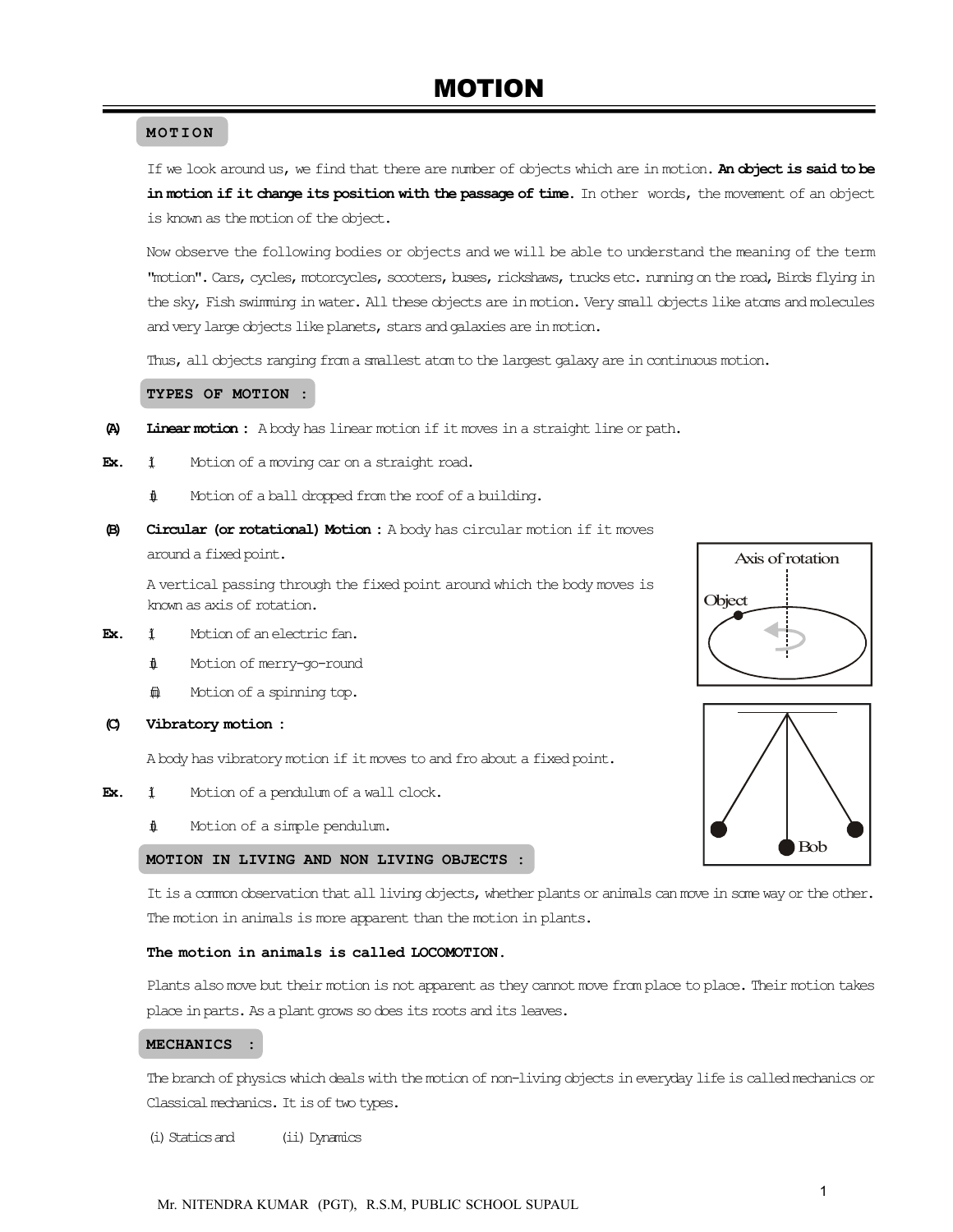STATICS : Statics deals with bodies at rest under the effect of different forces.

DYNAMICS : Dynamics deals with the bodies in motion. It is further of two types :

- **1** Kinematics : Kinematics, which is derives from a Greek word kinema meaning motion, is a branch of Physics, which deals with the motion of a body without taking into account the cause of motion.
- (iii) Dynamics proper : Dynamics proper, which is derived from a Greek word dyna meaning power it is a branch of Physics, which deals with the motion of bodies by taking into account the cause of motion (force).

#### CONCEPT OF A POINT OBJECT, REST AND MOTION

Point object : An extended object can be treated as a point object when the distance travelled by the object is much greater than its own size.

"A point object is one, which has no linear dimensions but possesses mass."

- **Ex.**  $\sharp$  Study of motion of a train travelling from Kota to New Delhi.
	- $\sharp$  Revolution of earth around the sun for one complete revolution.

Rest :- A body is said to be at rest when its position does not change with time respect to the observer.

Motion : - A body is said to be in motion when its position changes with time respect to the observer.

#### Describe motion :

When a tree, is observed by an observer A sitting on a bench, the tree is at rest. This is because position of the tree is not changing with respect to the observer A.



Now, When the same tree T is observed by an observer sitting in a superfast train moving with a velocity  $v$ , then the tree is moving with respect to the observer because the position of tree is changing with respect to the observer B.

Rest and motion are relative terms : There is nothing like absolute rest. This means that an object can be at rest and also in motion at the same time i.e. all objects, which are stationary on earth, are said to be at rest with respect to each other, but with respect to the sun are making revolutions at 30 kmh<sup>-1</sup>. In order to study motion, therefore, we have to choose a fixed position or point with respect to which the motion has to be studied. Such a point or fixed position is called a **reference point** or the **origin.** In order to describe the motion of an object we need to keep in mind three things;

- (i) The distance of the body from a reference point. This reference point is called the origin of the motion of the body.
- $\text{if}$  The direction of motion of the body.
- $\hat{\mathbf{m}}$  The time of motion.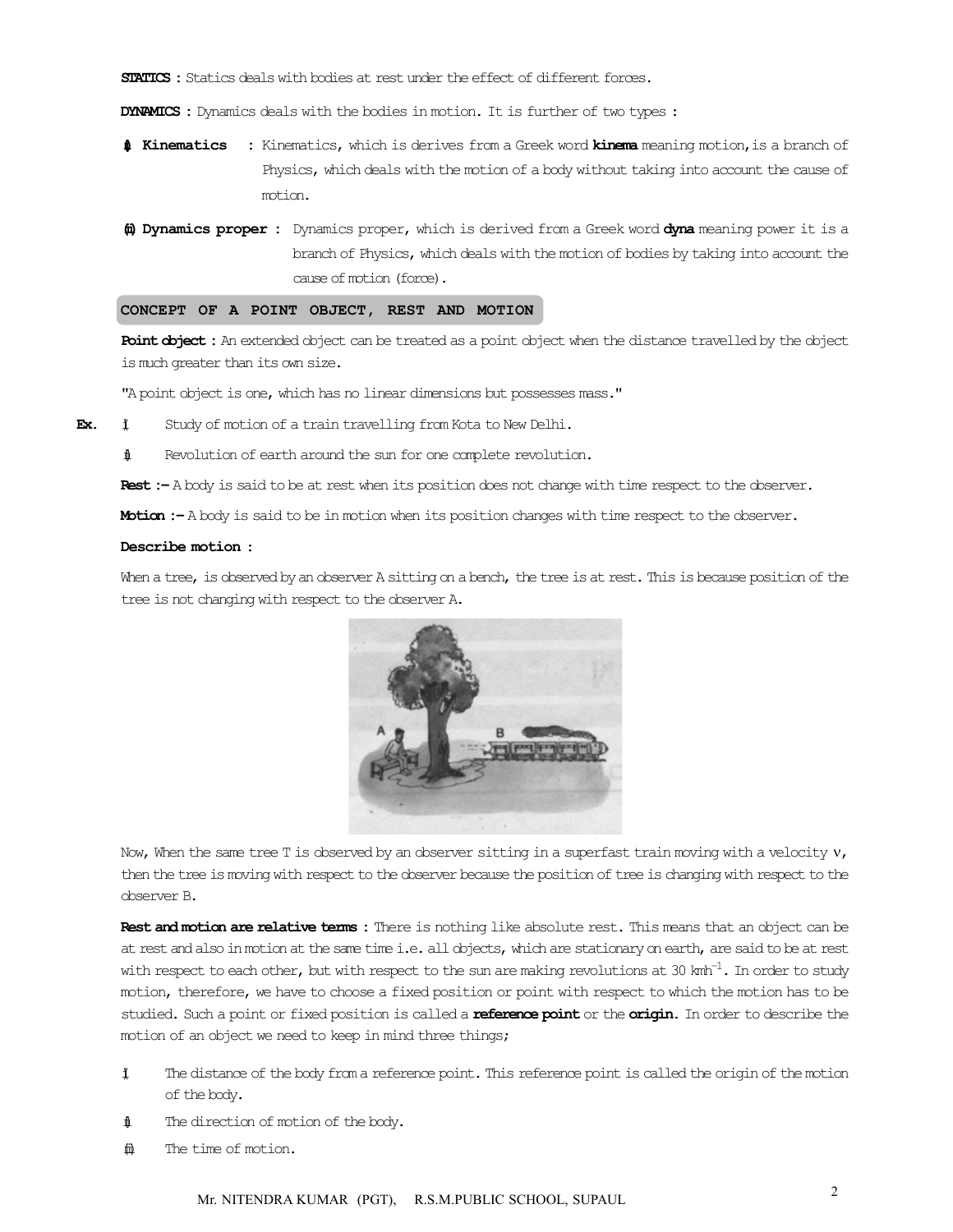# *DO YOU KNOW ?*

 Motion is an integral part of this universe. Everybody around us is in motion. From the motion of the electrons in their orbitals around the nucleus to the motion of the centre universe around its centre.

 Plants also show motion. Plants move towards stimulus. Plants also move when they grow in size. But since these movements are very slow, These are hardly perceived for a small interval of time.

Mechanics deals with the motion of nonliving objects.

- Kinematics deals with the motion of non-living objects without taking into account the cause of their motion.
- Motion along a straight line is called translatory or rectilinear motion
- A point object is one whose dimensioons are very small as compared to the distance it travels.

Rest and motion are relative terms. A body can be at rest as well as in motion at the same time.

#### SCALAR AND VECTOR QUANTITIES

Scalar Quantity :- A quantity that has only magnitude no direction is called a scalar quantity.

Ex. mass, time, distance, speed, work, power, energy, charge, area, volume, density, pressure, potential, temperature etc.

Vector Quantity :– The physical quantity that has magnitude as well as direction are called vector quantity.

Ex. velocity, acceleration, force, displacement, momentum, weight, electric field etc.

|   | Scalar quantities                                                                | Vector quantities                        |
|---|----------------------------------------------------------------------------------|------------------------------------------|
|   | 1 These are completely specified by their                                        | These are completely specified by their  |
|   | magnitude only.                                                                  | magnitude as well as direction.          |
|   | These change by change of their magnitude These change by change of either their |                                          |
|   | only                                                                             | magnitude or direction or both           |
| 3 | These are added or subtracted by laws of                                         | These are added or subtracted by laws of |
|   | ordinary algebra like $4m+5m=9m$ .                                               | vector addition.                         |

#### DIFFERECE BETWEEN SCALAR & VECTOR QUANTITIES :

#### DISTANCE AND DISPLACEMENT

Distance : The length of the actual path between the initial and the final position of a moving object in the given time interval is known as the distance travelled by the object.

 $Distance = Length of path I (ACB)$ 

Distance is a scalar quantity.

Unit In SI system : metre (m)

In CGS system : centimetre (cm)

Large unit Kilometre (km)

 $A \longrightarrow B$ I II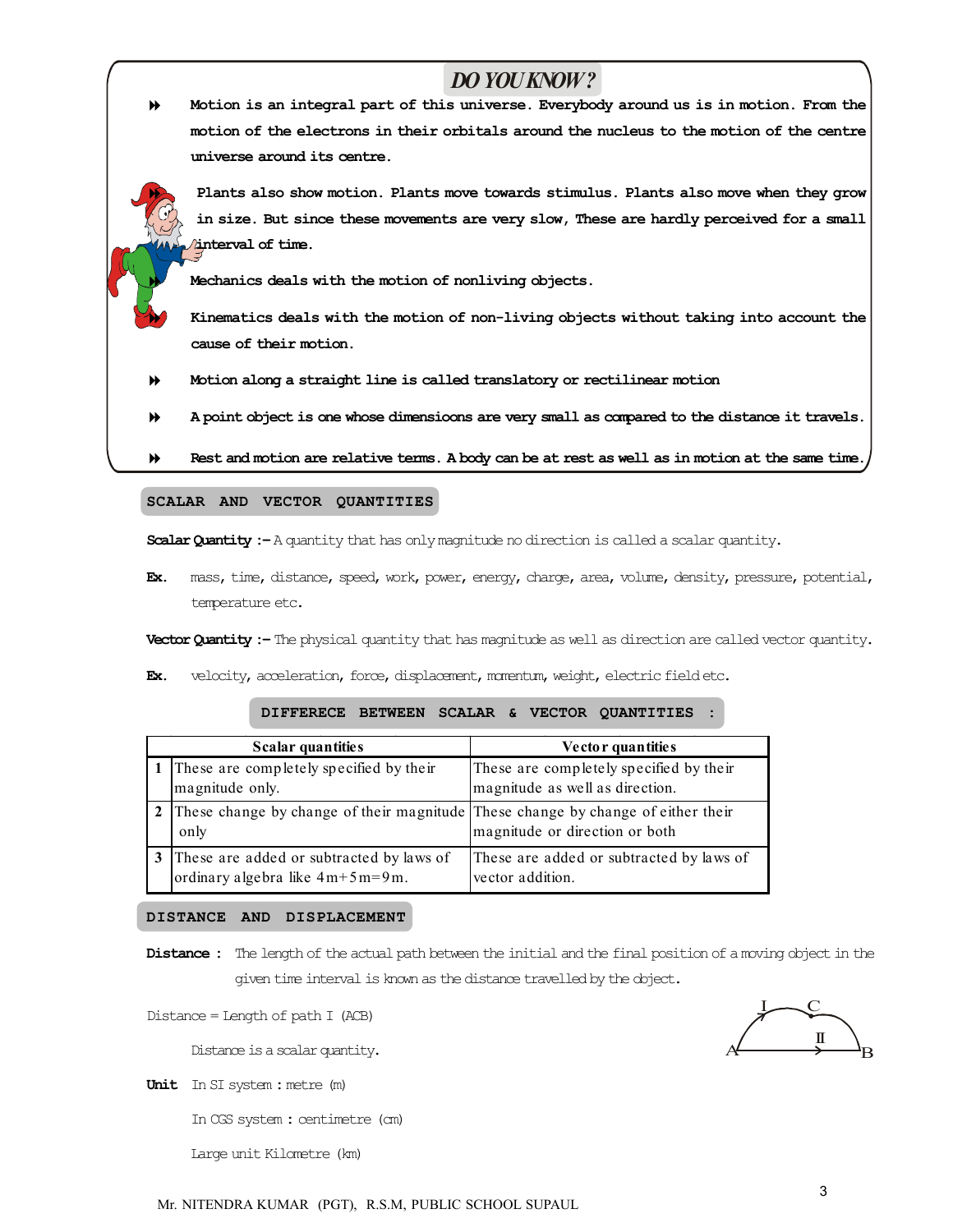Displacement: – The shortest distance between the initial position and the final position of a moving object in the given interval of time from initial to the final positionof the object is known as the displacement of the object. Displacement of an object may also be defined as the change in position of the object in a particular direction. That is,

Displacement of an object = Final position - Initial position of the object.

Displacement of an object may be zero but the distance travelled by the object in never zero.

Distance travelled by an object is either equal or greater than the magnitude of displacement of the object.

Displacement = Length of path II (AB)  $A$  to B,

displacement is vector quantities.

Units In SI system : metre (m)

In CGS system : centimetre (cm)

- Ex. A train goes from station A to station B as shown in figure. Calculate
	- $\ddagger$  the distance travelled by the train and
	- $\sharp$  the magnitude of the displacement of the train on reaching station B.



- **Sol.**  $\sharp$  Distance travelled by the train =  $50 + 100 + 200 + 400 = 750$  km.
	- $\text{M}$  Magnitude of the displacement in going from station A to station B = 400 km.

|                         | <b>DIFFERENCES BETWEEN DISTANCE AND DISPLACEMENT</b>                                                   |                                                                                                                |  |  |  |
|-------------------------|--------------------------------------------------------------------------------------------------------|----------------------------------------------------------------------------------------------------------------|--|--|--|
|                         | <b>D</b> istance                                                                                       | Displacement                                                                                                   |  |  |  |
|                         | It is defined as the actual path traversed by a body.                                                  | It is the shortest distance between two points<br>which the body moves.                                        |  |  |  |
| $\mathbf{2}$            | It is a scalar quantity                                                                                | It is a vector quantity                                                                                        |  |  |  |
| 3                       | It can never be negative or zero                                                                       | It can be negative, zero or positive.                                                                          |  |  |  |
| $\overline{\mathbf{4}}$ | Distance can be equal to or greater than<br>displacement                                               | Displacement can be equal to or less than<br>distance.                                                         |  |  |  |
| 5                       | Distance travelled is not a unique path<br>between two points.                                         | Displacement is a unique path between<br>two points.                                                           |  |  |  |
| 6                       | The distance between two points gives full<br>information of the type of path followed<br>by the body. | Displacement between two points does not give<br>full information of the type of path followed by<br>the body. |  |  |  |
| $\overline{7}$          | Distance never decreases with time, for a moving<br>body it is never zero.                             | Displacement can decrease with time for a<br>moving body it canbe zero.                                        |  |  |  |
| 8                       | Distance in SI is measured in metre                                                                    | Displacement in SI is measured in metre.                                                                       |  |  |  |

#### Distance  $\geq$  |displacement|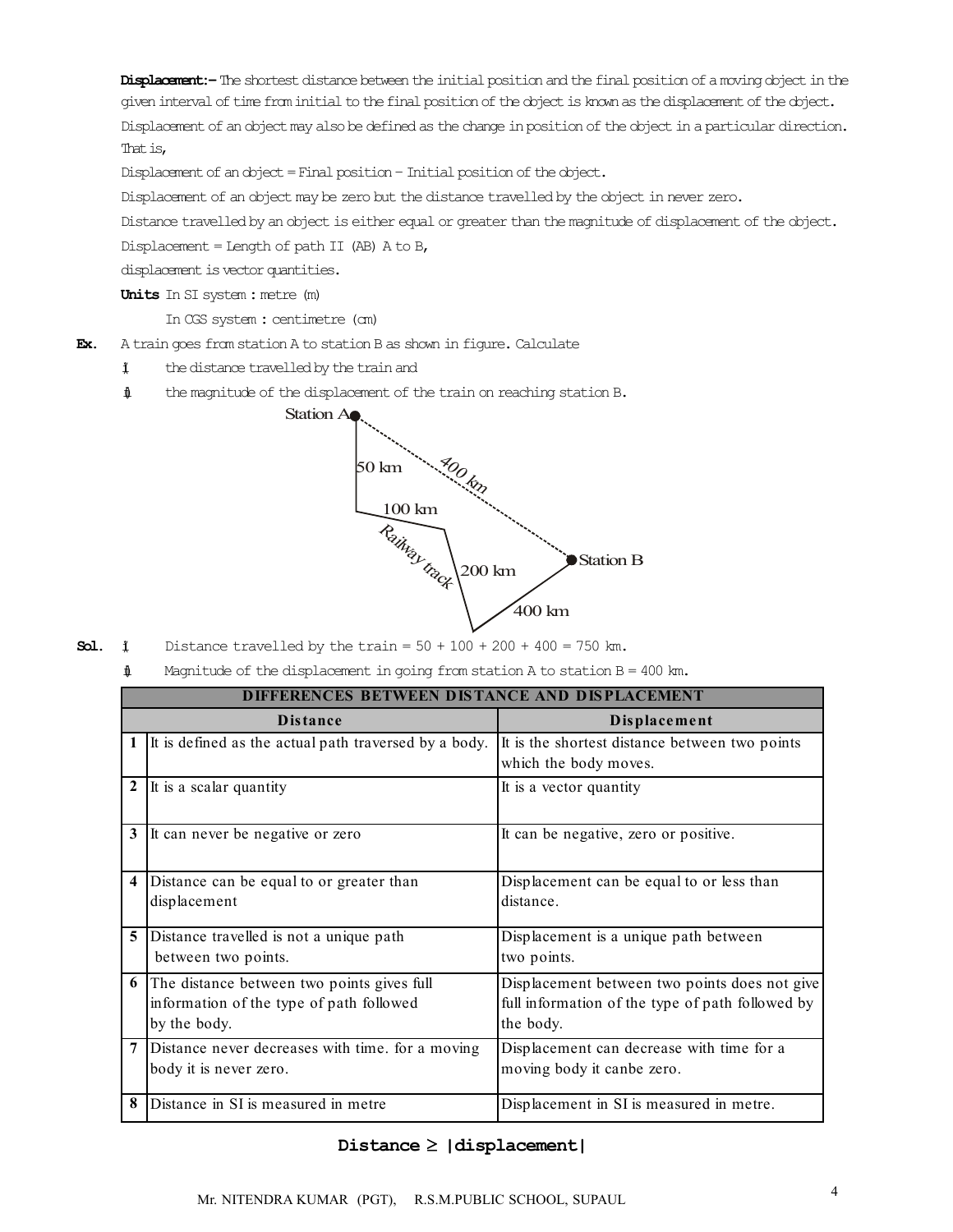#### UNIFORM AND NON-UNIFORM MOTION

A moving body may cover equal distances in equal intervals of time or different distances in equal intervals of time. On the basis of above assumption, the motion of a body can be classified as uniform motion and nonuniform motion.

#### Uniform motion:

| Time (in second) |  | $1 \mid 2 \mid 3 \mid$ |  |  |
|------------------|--|------------------------|--|--|
|                  |  |                        |  |  |

When a body covers equal distances in equal intervals of time however small may be time intervals, the body is said to describe a uniform motion.

#### Example of uniform motion –

- $\texttt{1}$  An aeroplane flying at a speed of 600 km/h
- $\text{1}$  A train running at a speed of 120 km/h
- $\ddot{\textbf{m}}$  Light energy travelling at a speed of  $3 \times 10^8$  m/s
- $\upphi$  A spaceship moving at a speed of 100 km/s

#### Non-uniform motion:

| $T$ me (in second)    |  |  |  |
|-----------------------|--|--|--|
| $Distance$ (in metre) |  |  |  |

When a body covers unequal distances in equal intervals of time, the body is said to be moving with a nonuniform motion.

#### Example of non-uniform motion –

- $\ddagger$  An aeroplane running on a runway before taking off.
- $\text{if}$  A freely falling stone under the action of gravity.
- $\hat{\boldsymbol{\omega}}$  An object thrown vertically upward.
- *When the brakes are applied to a moving car.*

# **QUESTIONS WITH SOLUTION**

## 1. An object has moved through a distance. Can it have zero displacement ? If yes, support you answer with an example.

Ans. Yes, an object which has moved through a distance can have zero displacement.

**Example :** When a person, walking along a circular path, returns back to the starting point, after completing a circle, his displacement is zero. But he covers a distance 2nr where 'r' is the radius of circular path.

The displacement is zero, as the shortest distance between the initial and final position of the person is zero.

0 1 2 3 4 5 6  $1<sup>1</sup>$  $20$ 30 40 50 60 Distance Time Uniform motion

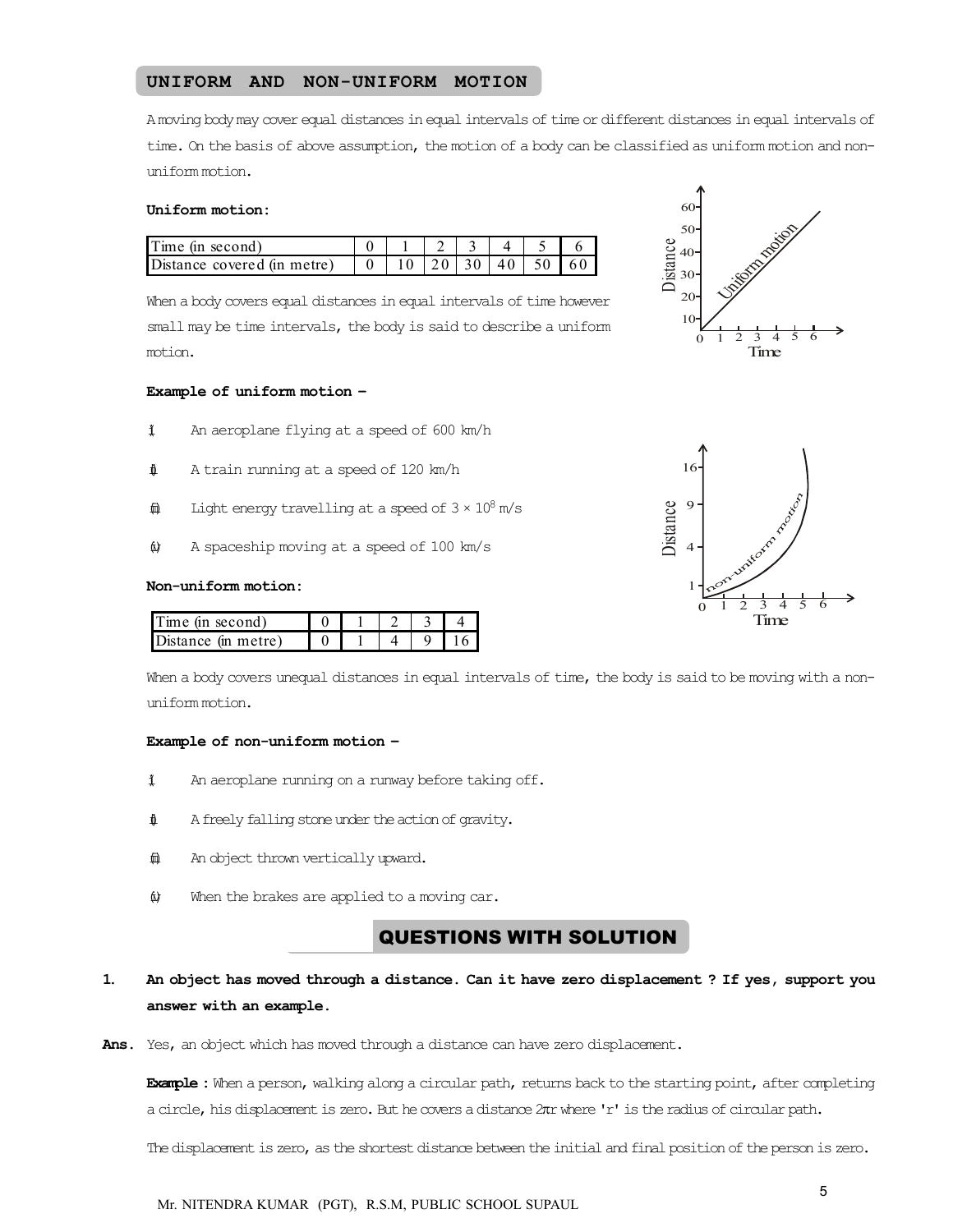- 2. A farmer moves along the boundary of a square field of side 10 m in 40 s. What will be the magnitude of displacement of the farmer at the end of 2 minutes 20 seconds ?
- Ans. The perimeter square field ABCD =  $4 \times 10m = 40 m$ . Time for moving around the 10 m square field once = 40 s. Time for journey of farmer  $= 2$  min and  $20$  s  $= 140$  s. Number of times the farmer moves around the square field  $=$   $\frac{140}{40}$  = 3.5 times.  $A \qquad D$ For going once around the square field, the displacement  $= 0$ For going thrice around the square field, the displacement  $= 0$



For going  $\frac{1}{2}$  times the square field, the distance covered = 40 m ×  $\frac{1}{2}$  = 20 m.

It is obvious from the figure, that if the farmer starts from pt A, then he will cover 10 m along AB and then 10 m along BC.

Therefore displacement of farmer from the point A to point C is

$$
AC = \sqrt{(AB)^{2} + (BC)^{2}} = \sqrt{(10)^{2} + (10)^{2}} = 14.14 \text{ m}
$$

3. Which of the following is true for displacement ?

#### (a) It cannot be zero.

- (b) Its magnitude is greater than the distance travelled by the object.
- Ans. None of the statement (a) or (b) is true for displacement.

#### 4. Distinguish between speed and velocity.

- Ans.  $\mu$  Speed is the rate of change of motion but velocity is the rate of change of motion in a specified direction.
	- $\sharp$  Speed is a scalar quantity, but velocity is a vector quantity.

#### 5. Under what condition is the magnitude of average velocity of an object equal to its average speed?

Ans. The magnitude of average velocity of an object is equal to its average speed when the velocity of an object changes at uniform rate, i.e., the body is in uniformly accelerated motion. If a body is moving with uniform acceleration.

Initial velocity = u, Final velocity = v

Average speed = Average velocity =  $\frac{u + v}{2}$  $rac{+v}{2}$ .

S P E E D

Speed of a body is the distance travelled by the body per unit time. or The rate of change of motion is called speed.

| $Speed = \frac{4\pi}{1}$ | distance travelled |
|--------------------------|--------------------|
|                          | time taken         |

If a body covers a distance S in time t then speed,

$$
v = \frac{S}{t}
$$

Unit: In SI system :  $m/s$  or  $ms^{-1}$ 

```
In CGS system : cm/s or cms–1
```
Other km/h or kmh–1

Important note : While comparing the speed of different bodies we must convert all speeds into same units. Speed is a scalar quantity, because it has the magnitude but no direction.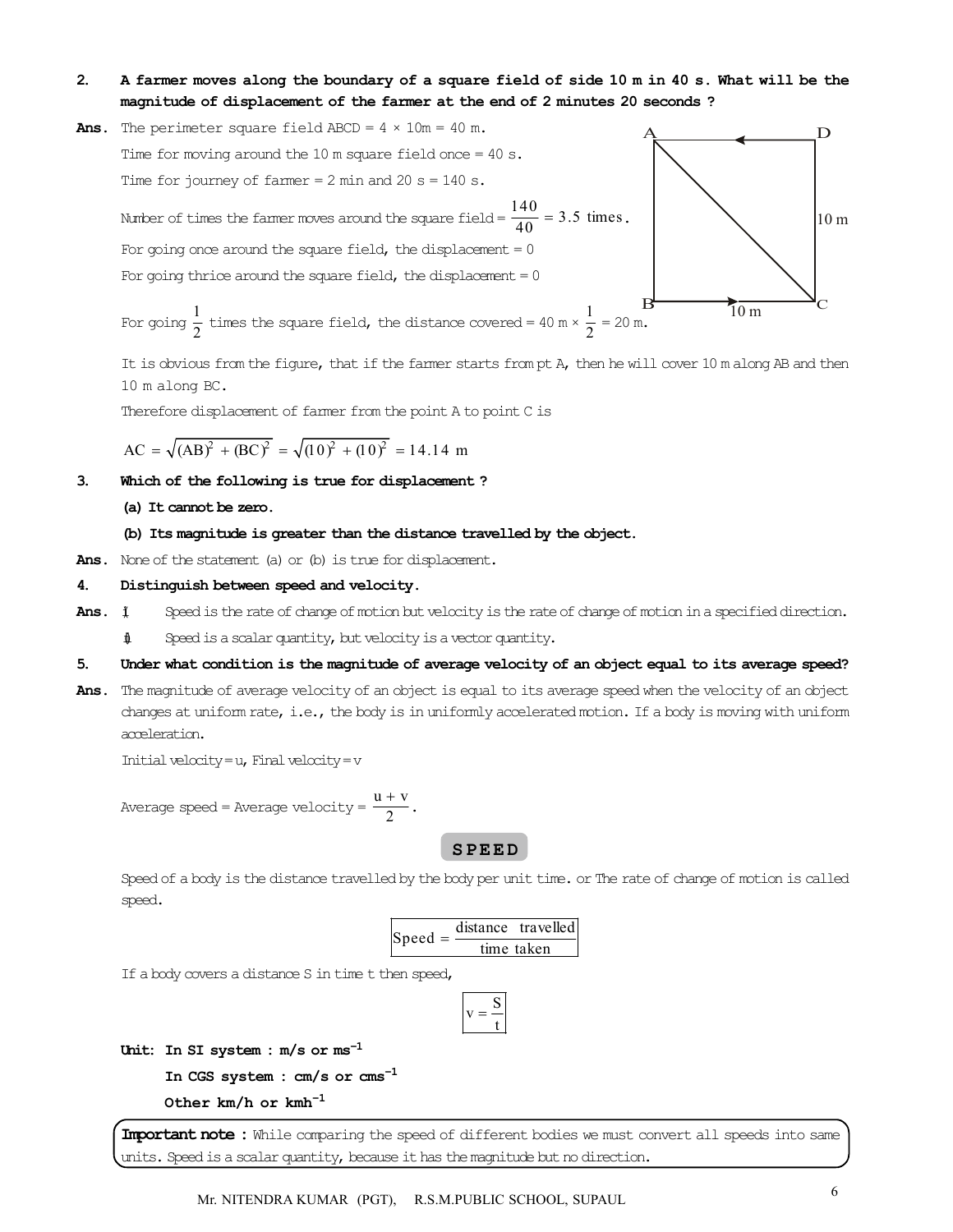Uniform speed :- When a body covers equal distance in equal intervals of time, the body is to be moving with a uniform speed or constant speed.

- Ex. (i) A train running with a speed of 120 km/h
	- (ii) An aeroplane flying with a speed of 600 km/h

Non-uniform speed :- When a body covers unequal distances in equal intervals of time, the body is said to be moving with non-uniform speed or variable speed.

Ex. (i) A car running on busy road.

(ii) An aeroplane landing on runway.

Average speed :- The average speed of the body in a given time interval is defined as the total distance travelled, divided by the time interval.

| Average speed $=$ | Total distance travelled |                  |  |
|-------------------|--------------------------|------------------|--|
|                   |                          | Total time taken |  |

- Ex. A car travels first half distance with a uniform u and next half distance travels with a uniform speed v. Find its average speed.
- **Sol.** Total distances =  $\frac{d}{2} + \frac{d}{2} = d$

Total time =  $t_1 + t_2 = t$ 

$$
\therefore \qquad t_1 = \frac{d/2}{u} \qquad \qquad \text{....}\n\Phi
$$

$$
t_2 = \frac{d/2}{v} \qquad \qquad \text{....}\n\Phi
$$

 $V_{\text{av}} = \frac{d}{t}$  Putting the value of equation (i) and (ii)



$$
V_{av} = \frac{d}{\frac{d/2}{u} + \frac{d/2}{v}} = \frac{d}{\frac{d}{2}(\frac{1}{u} + \frac{1}{v})} = \frac{2}{\frac{v+u}{uv}} \qquad V_{av} = \frac{2uv}{u+v}
$$

Ex. A car travels first half time with a uniform speed u and next half time with a uniform speed v. Find its average speed.

Sol.

$$
\begin{pmatrix}\n\therefore d_1 = u \times \frac{T}{2} \dots (i) \\
\therefore d_2 = v \times \frac{T}{2} \dots (ii)\n\end{pmatrix}
$$

Total distances d =  $d_1 = u \times \frac{T}{2} + v \times \frac{T}{2}$ 

$$
d = \frac{uT}{2} + \frac{vT}{2}
$$

Total time = T

Average speed = 
$$
\frac{\text{Total distance}}{\text{Total time taken}}
$$
  

$$
V_{av} = \frac{\frac{uT}{2} + \frac{vT}{2}}{T} = \frac{\frac{T}{2}(u+v)}{T} \qquad \boxed{V_{av} = \frac{u+v}{2}}
$$

| $\leftarrow$ | T   | +            |     |               |
|--------------|-----|--------------|-----|---------------|
| $\leftarrow$ | T/2 | $\leftarrow$ | T/2 | $\leftarrow$  |
| $\leftarrow$ | T/2 | $\leftarrow$ | 0   |               |
| $\leftarrow$ | d_i | $\leftarrow$ | d_2 | $\leftarrow$  |
| $\leftarrow$ | u   | $\leftarrow$ | v   | $\rightarrow$ |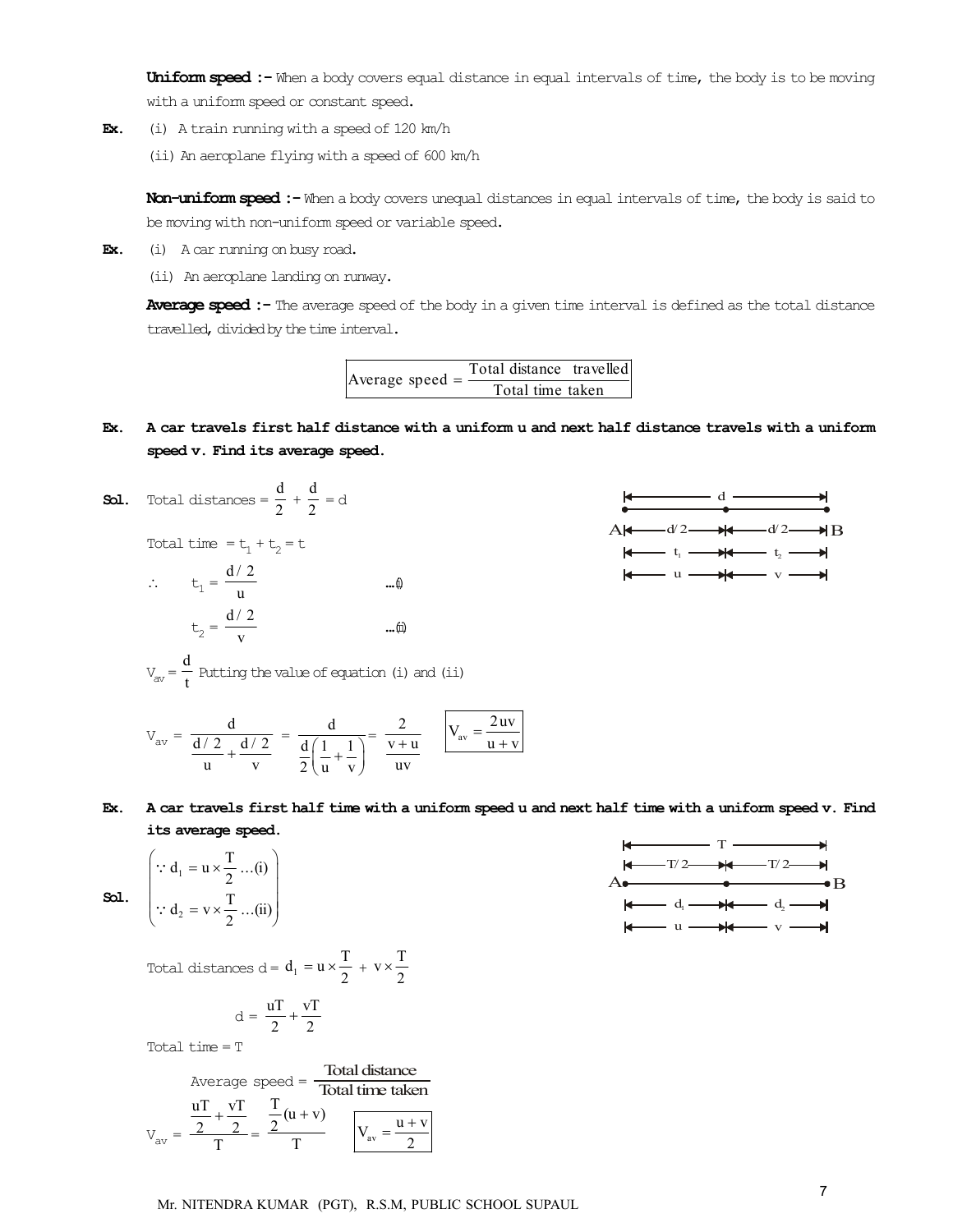#### INSTANTANEOUS SPEED

The speed of a body at any particular instant of time during its motion is called the instantaneous speed of the body.

It is measured by speedometer in vehicles.

#### COMPETITIVE WINDOW

Comment : It can be very easily argued that

(a) The relative speed between two bodies A and B moving in the same direction with speed  $|V_A|$  and  $|V_B|$  i.e.  $|V_{\text{sam}}|$  = difference in the speeds of two bodies A and B =  $|V_A|$  -  $|V_B|$  or  $|V_B|$  -  $|V_A|$  ...  $\omega$ depending upon the fact whether  $|V_A|$  >  $|V_B|$  or  $|V_B|$  >  $|V_A|$ 

(b) The relative speed between the two bodies A and B moving in the opposite direction with speed  $|V_A|$  and  $|V_{\rm B}|$  i.e.

 $|V_{\text{opposite}}|$  = sum of the speed of the two bodies A and B =  $|V_A|$  +  $|V_B|$  ...  $\oplus$ 

It should be carefully noted that equation A and B are valid only for one-dimensional motion and not in two and three dimension motion.

# **VELOCITY**

The velocity of a body is the displacement of a body per unit time.

$$
Velocity = \frac{Displacement}{Time}
$$

The displacement covered by a body per unit time or the speed of a body in specified direction is called the velocity.

Unit: In SI system : m/s or ms<sup>-1</sup>

In CGS system : cm/s or cms–1

Other  $km/h$  or  $kmh^{-1}$ ,  $km/min$ .

#### Uniform velocity

|  |                                                                                     | $\blacktriangleright$ motion |
|--|-------------------------------------------------------------------------------------|------------------------------|
|  | $+5m+5m+5m+$                                                                        |                              |
|  | $\leftarrow$ 1s $\rightarrow\leftarrow$ 1s $\rightarrow\leftarrow$ 1s $\rightarrow$ |                              |
|  |                                                                                     |                              |

Body moving with uniform velocity

When a body covers equal displacement in equal interval of time, the body is said to be moving with a uniform velocity.

#### Conditions for uniform velocity :–

- $\ddagger$  The body must cover equal displacement in equal intervals of time.
- $\sharp$  The direction of motion of the body should not change.
- **Ex.**  $\ddot{x}$  A train running towards south with a speed of 120 km/h.
	- $\text{ii}$  A aeroplane flying due north-east with a speed of 600 km/h.

#### *Very important note :–*

*Direction of velocity represent direction of motion of body.*

*O R*

*Sign of velocity represent the direction of motion of body.*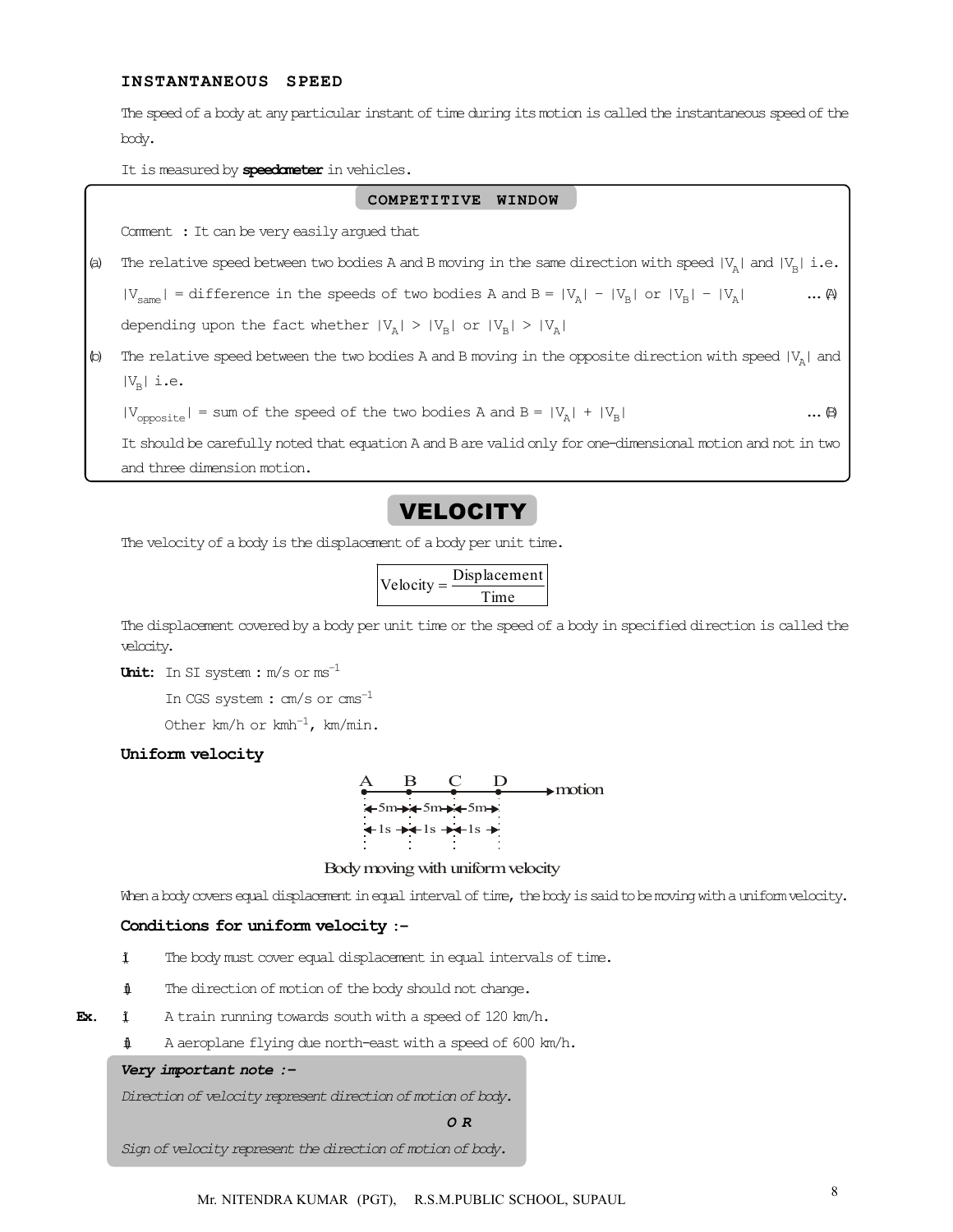

Body moving with non-uniform velocity

When a body covers unequal displacement in equal intervals of time, the body is said to be moving with variable velocity.



Body moving with variable velocity

When a body covers equal distance in equal intervals of time, but its direction changes, then the body is said to be moving with variable velocity.

#### Conditions for variable velocity :–

- $\ddagger$  It should cover unequal displacement in equal intervals of time.
- (ii) It should cover equal distances in equal intervals of time but its direction must change.

Ex.  $\sharp$  A car running towards north on a busy road has a variable velocity as the displacement covered by it per unit time changes with change in the road condition.

(ii) The blades of a rotating ceiling fan, a person running around a circular track with constant speed etc. are the example of variable velocity, as the direction of the moving body changes in each case.

#### Average velocity :

Total displacement divided by total time is called an average velocity.



The arithmetic mean of initial velocity and final velocity for a given time period, is called average velocity.

Average velocity =  $\frac{\text{Initial velocity} + \text{Final velocity}}{2}$ 

$$
v_{av} = \frac{u + v}{2}
$$

where  $u =$  initial velocity,  $v =$  final velocity

Memorise : When a body moves with constnat velocity, the average velocity is equal to instantaneous velocity. The body is said to be in uniform motion.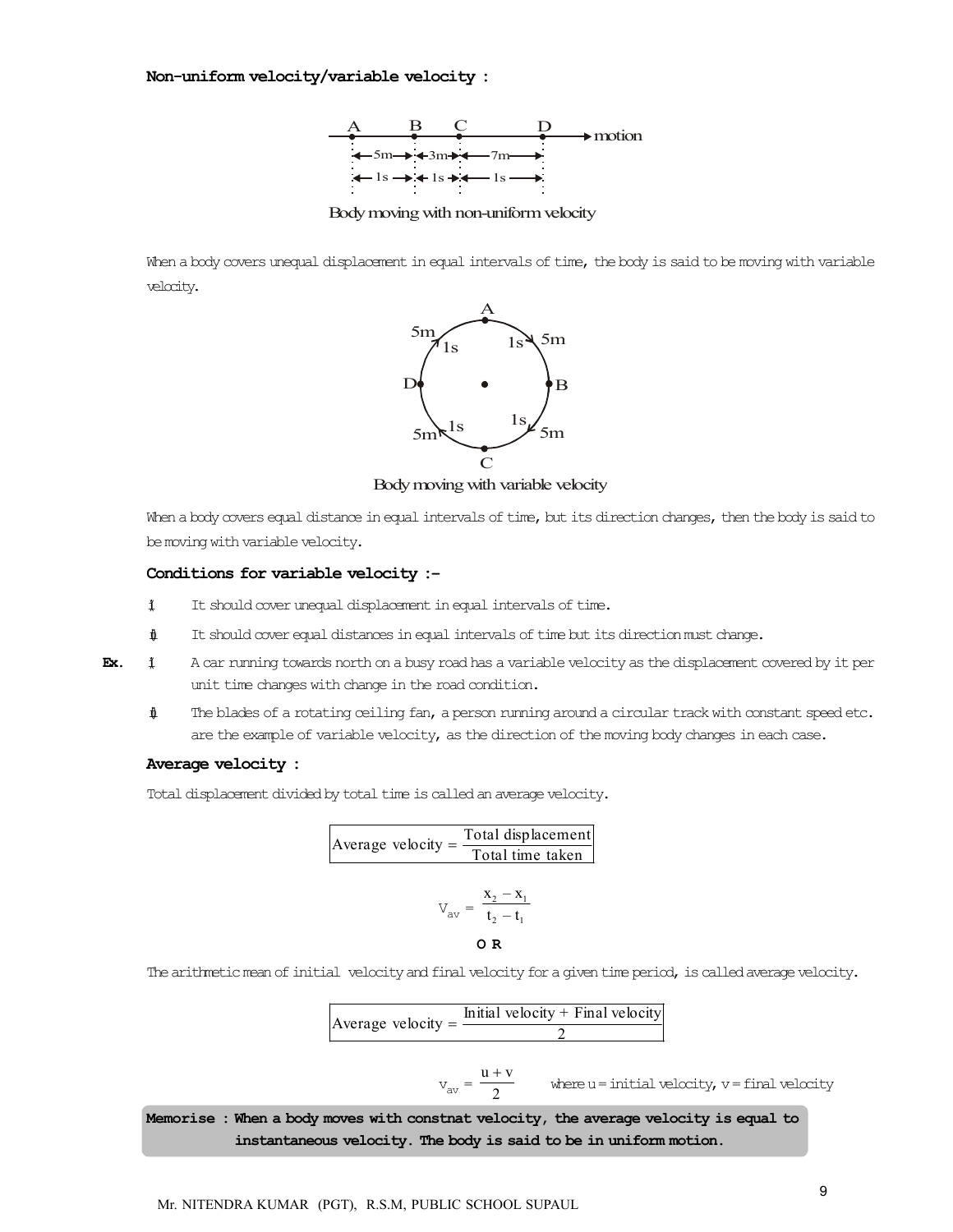|                         | DIFFERENCE BETWEEN SPEED AND VELOCITY                                   |                                                                                 |  |  |  |
|-------------------------|-------------------------------------------------------------------------|---------------------------------------------------------------------------------|--|--|--|
|                         | <b>Speed</b>                                                            | <b>Velocity</b>                                                                 |  |  |  |
|                         | It is defined as the rate of change of distance                         | It is the shortest distance between two points<br>between which the body moves. |  |  |  |
| $\mathbf{2}$            | It is a scalar quantity                                                 | It is a vector quantity                                                         |  |  |  |
| 3                       | It can never be negative or zero                                        | It can be negative, zero or positive                                            |  |  |  |
| $\overline{\mathbf{4}}$ | Speed is velocity without direction.                                    | Velocity is directed speed                                                      |  |  |  |
| 5                       | Speed may or may not be equal to velocity.                              | A body mass possess different velocities but<br>the same speed.                 |  |  |  |
| 6                       | Speed never decreases with time. For a<br>moving body it is never zero. | Velocity can decrease with time. For a<br>moving body it can be zero.           |  |  |  |
|                         | Speed in SI is measured in $\text{ms}^{-1}$                             | Velocity in SI, is measured in $ms^{-1}$ .                                      |  |  |  |

# ACCELERATION

The rate of change of velocity of a moving body with time is called acceleration.

| Acceptation | Change in velocity    |
|-------------|-----------------------|
|             | Time taken for change |

but change in velocity = final velocity – initial velocity.

$$
Acceleration = \frac{Final velocity - Initial velocity}{Time taken for change}
$$

$$
\vec{a} = \frac{\vec{v} - \vec{u}}{t}
$$

If body moves with uniform velocity, then  $v = u$  and then acceleration is zero i.e.  $a = o$ .

#### Unit of accelration

Acceleration = 
$$
\frac{\text{Change in velocity}}{\text{Time}}
$$
, Acceleration =  $\frac{\text{Unit of velocity}}{\text{Unit of time}}$ , Acceleration =  $\frac{m/s}{s} = m/s^2$   
In SI system is m/s<sup>2</sup> or ms<sup>-2</sup>

In CGS system is  $cm/s^2$  or  $cm s^{-2}$ 

Positive Acceleration : *If the velocity of an object increases with time in the direction of the motion of the object, then the acceleratin of the body is known as positive acceleration.*

In this case, the object **pick up the speed** in a particular direction (i.e., velocity). For example, if an object starts from rest and its velocity goes on increasing with time in the direction of its motion, then the object has positive acceleration. The direction of positive acceleration is in the direction of motion of the object.

Negative Acceleration :*If the velocity of an object decreases with time, then the acceleration of the object is known as negative acceleration.*

It is written as  $-\vec{a}$ 

For example, if an object moving with certain velocity is brought to rest then the object is said to have negative acceleration.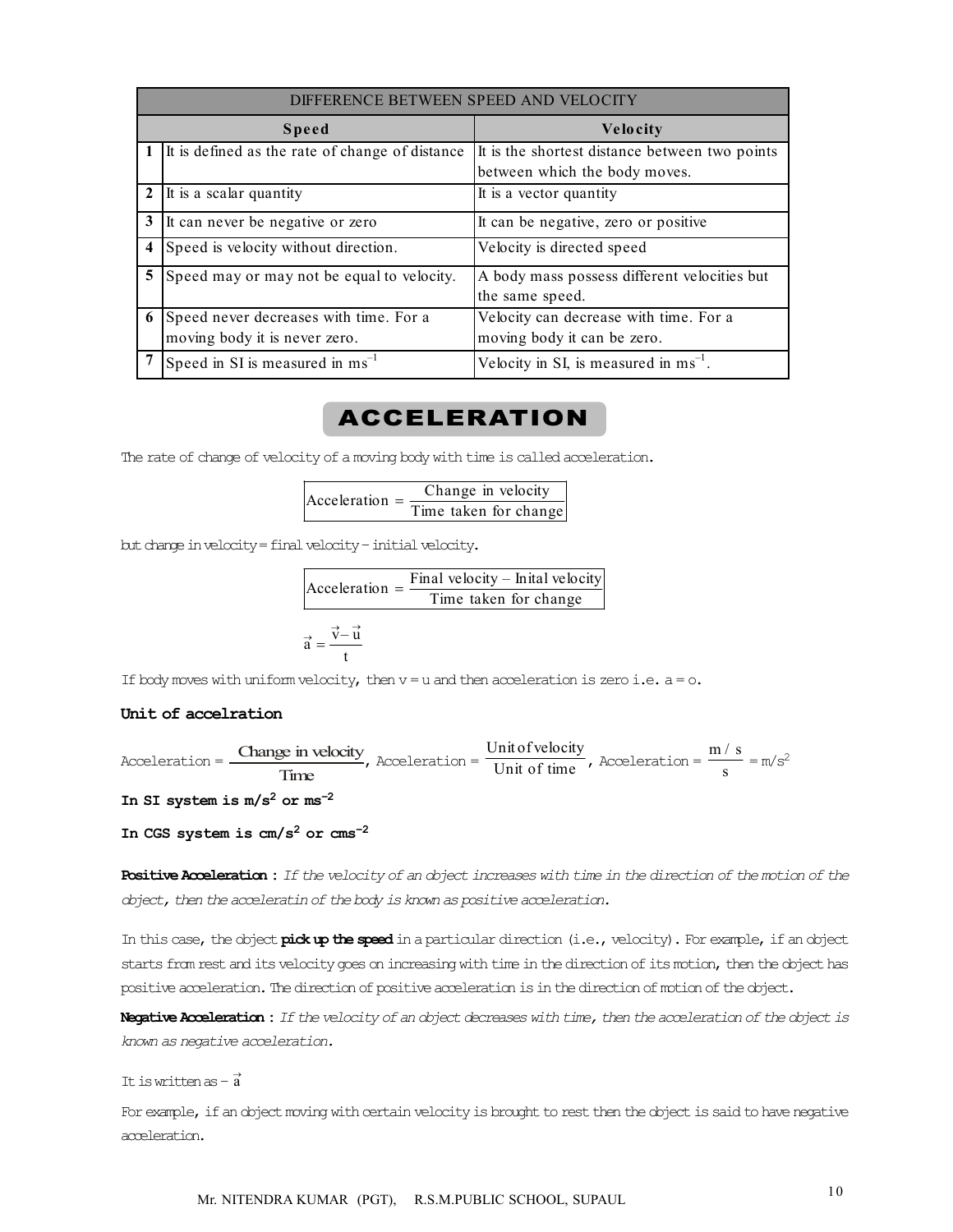#### Acceleration without changing speed :

When an object moves in a circular path with constant speed, then its velocity changes due to the change in the direction of motion of the object. hence, the object is accelerated without changing its speed.

In this case, the direction of acceleration is towards the centre of the circular path.

# *DO YOU KNOW ?*

 *Positive or negative sign of acceleration always shows the direction of acceleration or direction of force but not represent direction of motion of body.*

*Acceleration which oppose the motion of a body is called retardation or negative acceleration.*

*If sign of velocity and acceleration are same it means speed of body will always increase.*

*If both are opposite sign it means speed of body will always decrease.*

#### Uniform acceleration :



When a body undergoes equal changes in velocity in equal intervals of time, the body is said to be moving with a uniform acceleration

- **Ex.**  $\sharp$  Motion of a freely falling body.
	- $\text{if}$  Motion of a ball rolling down on an inclined plane.

#### Non-uniform acceleration or variable acceleration :



When a body describes unequal change in velocity in equal intervals of time, the body is said to be moving with non-uniform acceleration.s

- **Ex.**  $\sharp$  The motion of a bus leaving or entering the bus stop.
	- $\text{if}$  The motion of a train leaving or entering the platform.
	- $\hat{\mathbb{H}}$  A car moving on a busy road has non-uniform acceleration.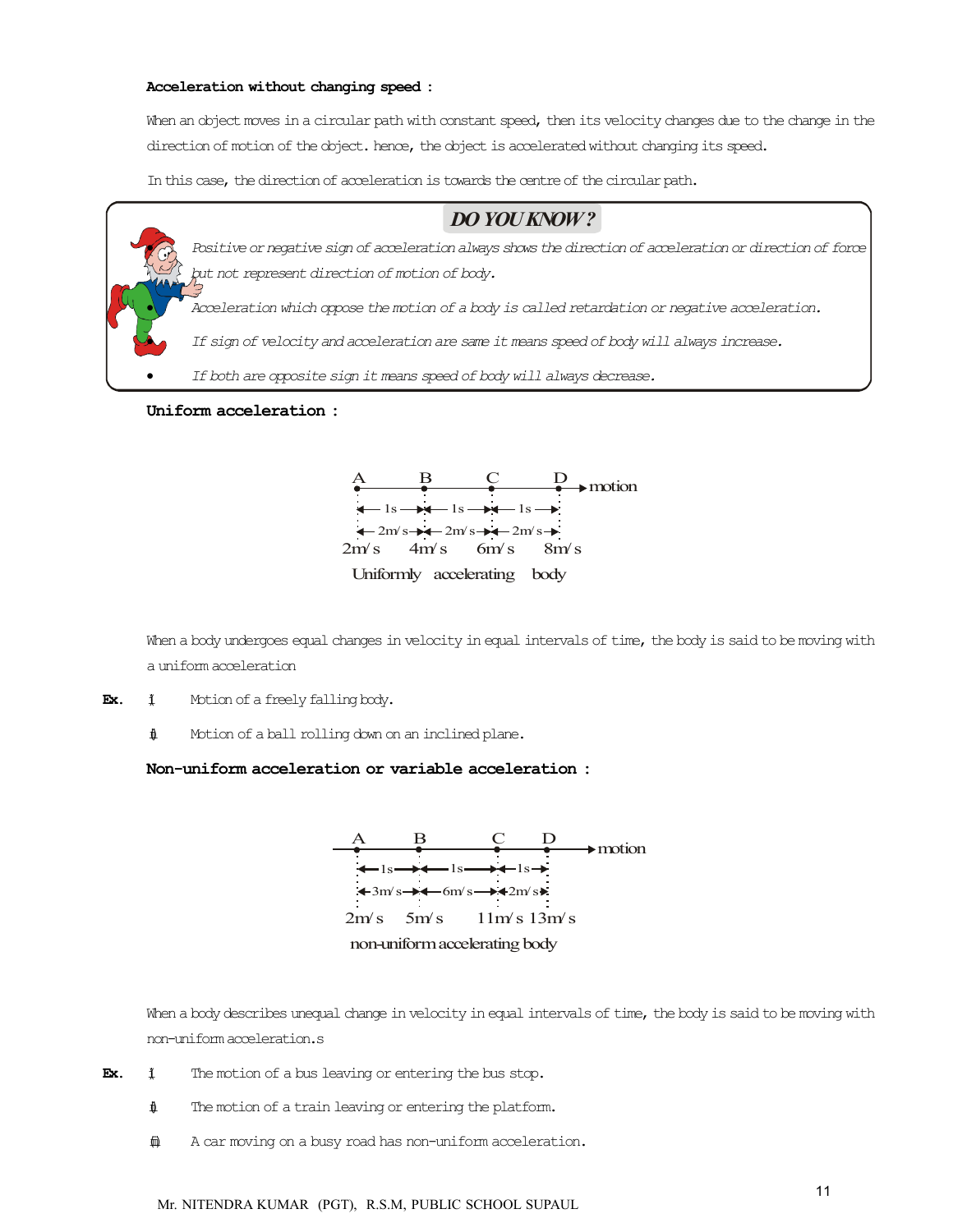# EQUATIONS OF UNIFORMLY ACCELERATED MOTION

These equations give relationship between initial velocity, final velocity, time taken, acceleration and distnace travelled by the bodies.

#### FIRST EQUATION OF MOTION :

A body having an initial velocity 'u' acted upon by a uniform acceleration 'a' for time 't' such that final velocity of the body is 'v'.

| Acceleration =        | Change in velocity             |                             | $\text{Acceleration} = \frac{\text{Final velocity} - \text{Initial velocity}}{\text{Total velocity}}$ |  |
|-----------------------|--------------------------------|-----------------------------|-------------------------------------------------------------------------------------------------------|--|
|                       | Time taken                     |                             | Time taken                                                                                            |  |
| $a = \frac{v - u}{t}$ |                                | $v - u = at$ $ v = u + at $ |                                                                                                       |  |
| Where ;               | v = final velocity of the body |                             | $u =$ initial velocity of the body                                                                    |  |

 $a = Acceleration$   $t = time taken$ 

#### SECOND EQUATION OF MOTION :

It gives the distance travelled by a body in time t.

A body having an initial velocity 'u' acted upon by a uniform acceleration 'a' for time 't' such that final velocity of the body is 'v' and the distance covered is 's'.

The average velocity is given by :-

| $Average velocity = \frac{\text{m}}{\text{m}}$      | Initial velocity $+$ Final velocity | $u + v$<br>$V_{av} = \frac{\overline{a}}{2}$ |
|-----------------------------------------------------|-------------------------------------|----------------------------------------------|
| $distance$ covered = average velocity $\times$ time |                                     | $s = \left(\frac{v+u}{2}\right) \times t$    |

but  $v = u + at$  (from first equation of motion)

Thus, s

$$
s = \left(\frac{u + at + u}{2}\right) \times t = \left(\frac{2u}{2} + \frac{at}{2}\right) \times t
$$
  
s = ut +  $\frac{1}{2}$ at<sup>2</sup>

Where  $;$  s = distance travelled by the body in time t

u = initial velocity of the body

a = Acceleration

 $t = t$ ime taken

#### THIRD EQUATION OF MOTION :

A body having an initial velocity 'u' moving with a uniform acceleration 'a' for time 't' such that final velocity 'v' and the distance covered is 's'. the third equation of motion is  $v^2 = u^2 + 2$  at. it gives the velocity acquired by a body in travelling a distance s.

$$
v = u + at
$$
\n
$$
s = ut + \frac{1}{2}at^{2}
$$
\n...... $\theta$ \n
$$
...
$$

Squaring  $eq.$  (i), we have

$$
v^{2} = (u + at)^{2}
$$
  
\n
$$
v^{2} = u^{2} + 2uat + a^{2}t^{2}
$$
  
\n
$$
v^{2} = u^{2} + 2a\left(ut + \frac{1}{2}at^{2}\right)
$$
 ......(iii)

Substituting the value of eq (ii) in eq. (iii), we get.  $v^2 = u^2 + 2as$ 

<sup>12</sup> Mr. NITENDRA KUMAR (PGT), R.S.M.PUBLIC SCHOOL, SUPAUL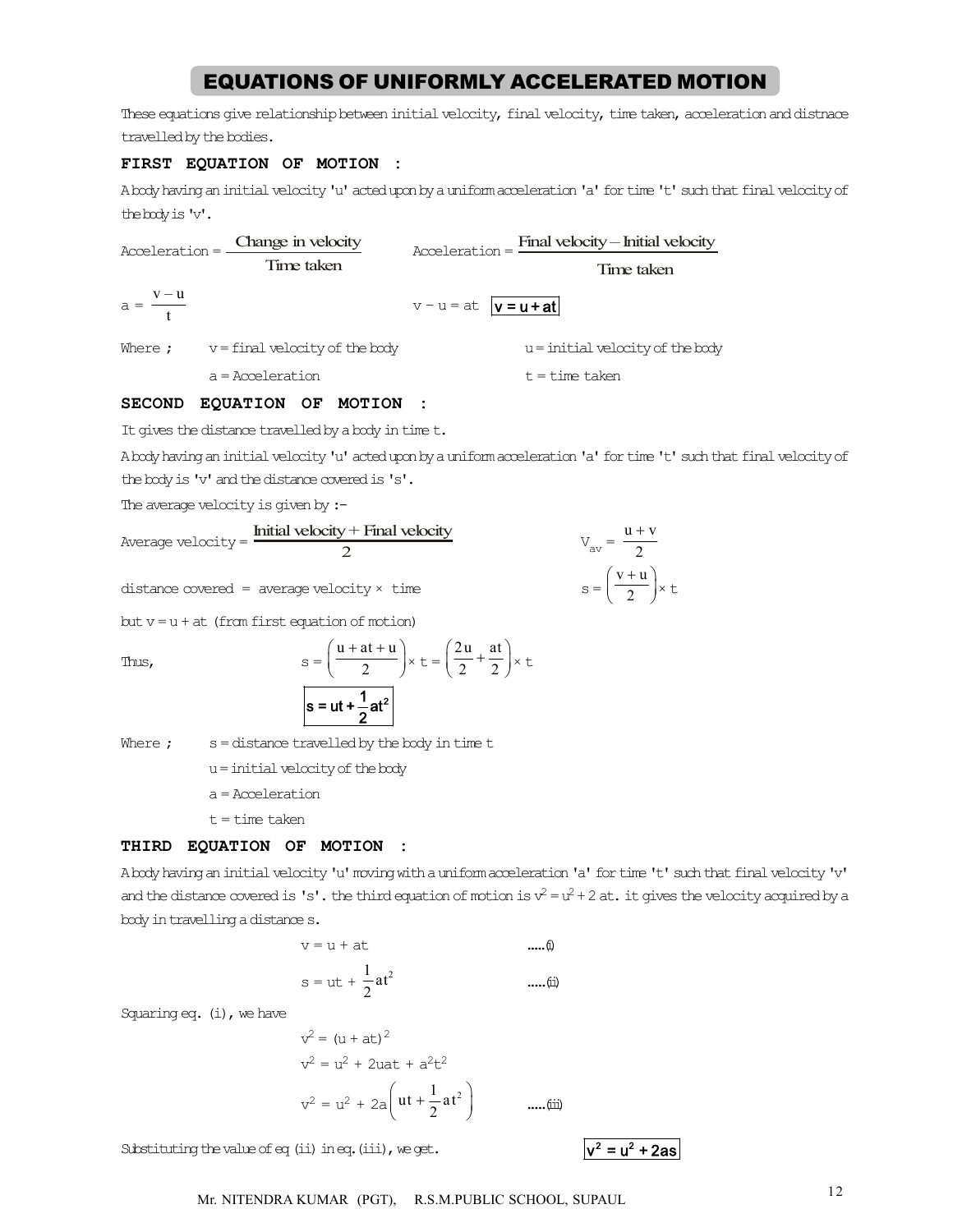# QUESTIONS WITH SOLUTION

- 6. What does speedometer of an automobile measure ?
- Sol. The speedometer measures the instantaneous speed of the automobile at some particular time.
- 7. What does the path of an object look like when it is in uniform motion ?
- Sol. The path of an object will be a straight line.
- 8. During an experiment, a signal from a spaceship reached the ground station in five minutes. What was the distance of the spaceship from the ground station ? The signal travels at the speed of light, that is  $3 \times 10^8$  ms<sup>-1</sup>.
- **Sol.** Speed of signal =  $3 \times 10^8$  ms<sup>-1</sup>

Time in which signal reaches ground =  $5 \text{ min} = 5 \times 60 = 300 \text{ s}$ 

Distance of spaceship from the ground level = speed  $\times$  time = 3  $\times$  10<sup>8</sup>  $\times$  300 = 9  $\times$  10<sup>10</sup> m

#### 9. When will you say a body is in

#### $\text{\textsterling}\, \text{Uniform acceleration}.$

#### $\omega$  Non uniform acceleration ?

- **Sol.**  $\sharp$  A body is in uniform acceleration when equal changes in velocity take place in equal intervals of time, however small these intervals may be.
	- (ii) A body is said to be possessing non-uniform acceleration when unequal changes in velocity take place in equal intervals of time, however small these intervals may be.

#### 10. A bus decreases its speed from 80 km  $h^{-1}$  to 60 km  $h^{-1}$  in 5 s. Find the acceleration of the bus.

**Sol.** Given  $t = 5 s$ 

Initial speed of bus

$$
u = 80 \text{ km h}^{-1} = 80 \times \frac{5}{18} = 22.2 \text{ ms}^{-1}
$$

Final speed of the bus

$$
v = 60
$$
 km h<sup>-1</sup> = 60 ×  $\frac{5}{18}$  = 16.7 ms<sup>-1</sup>

Now acceleration is given by the relation

$$
a = \frac{v - u}{t} = \frac{16.7 - 22.2}{5} = -1.1
$$
 ms<sup>-1</sup>

- 11. A train starting from a railway station and moving with uniform acceleration attains a speed  $40$   ${\rm kmh^{-1}}$  in 10 minutes. Find its acceleration.
- **Sol.** Given  $t = 10$  min =  $10 \times 60 = 600$  s Initial speed of train,  $u = 0$  ms<sup>-1</sup> Final speed of train

$$
v = 40
$$
 km h<sup>-1</sup> = 40 ×  $\frac{5}{18}$  = 11.1 ms<sup>-1</sup>

Now acceleration is given by the relation

$$
a = \frac{v - u}{t} = \frac{11.1 - 0}{600} = 0.0185
$$
 ms<sup>-1</sup>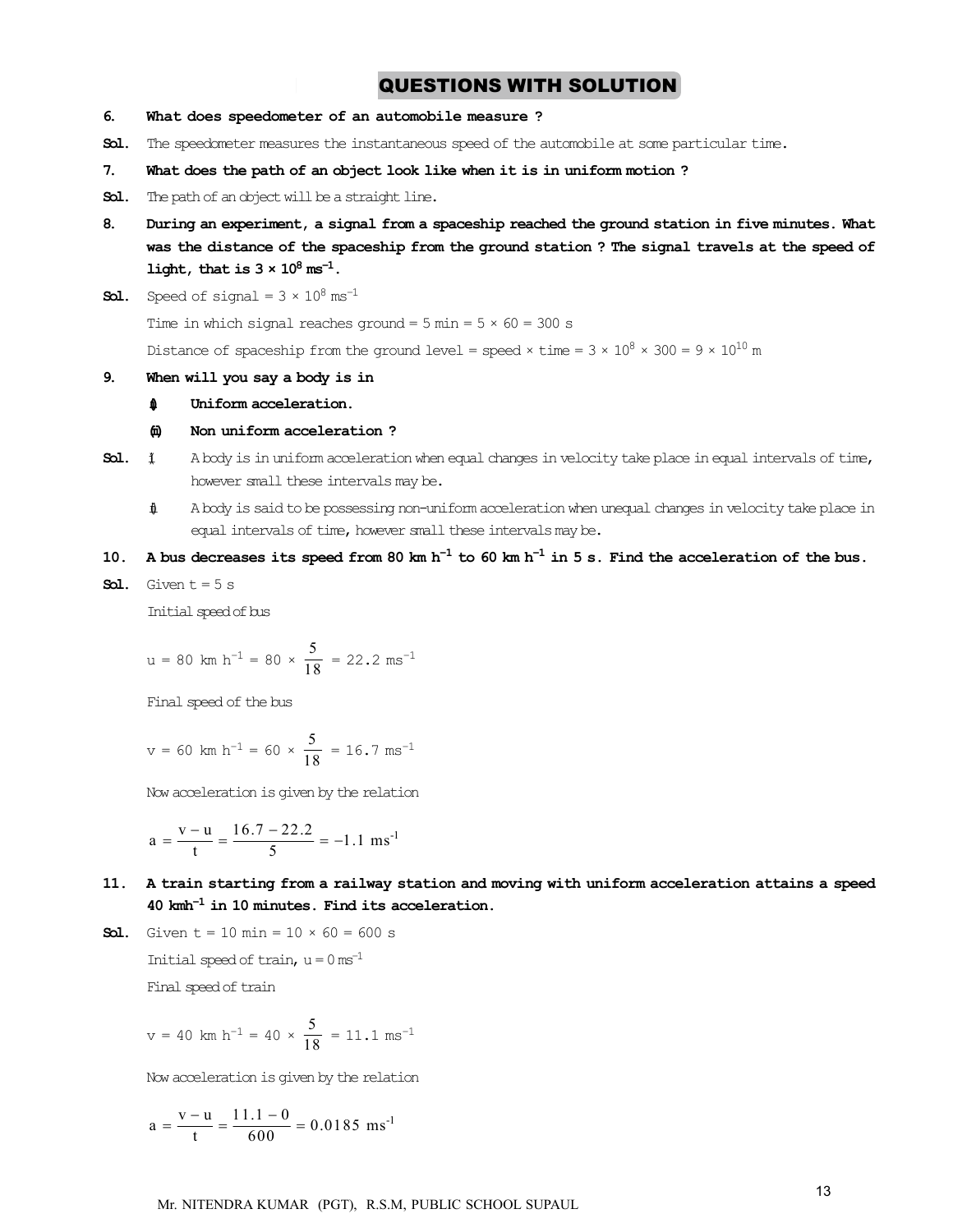#### 12. What is the nature of the distance time graphs for uniform and non-uniform motion of an object ?

- Sol. The distance time-graph for uniform motion is a straight line not parallel to the time axis. The distance time-graph for non-uniform motion is not a straight line. It can be a curve or a zigzag line not parallel to time axis.
- 13. What can you say about the motion of an object whose distance time-graph is a straight line parallel to the time axis ?
- Sol. The object is stationary.
- 14. What can you say about the motion of an object if its speed-time graph is a straight line parallel to the time axis ?
- Sol. The object has uniform motion.
- 15. What is the quantity which is measured by the area occupied below the velocity-time graph ?
- Sol. Displacement is the quantity which is measured by the area under velocity time graph.
- 16. A bus starting from rest moves with a uniform acceleration of  $0.1 \text{ ms}^{-2}$  for 2 minutes. Find
	- (a) the speed acquired.
	- (b) the distance travelled.
- Sol. Given

Initial speed of bus,  $u = 0$  ms<sup>-1</sup>

Final speed of bus,  $v = ?$ 

 $a = 0.1$  ms<sup>-2</sup>,  $t = 2$  min = 120 s

 $S = ?$ 

 $\mathbf{j}$  We know,  $v = u + at$ 

or  $v = 0 + 0.1 \times 120 = 12$  ms<sup>-1</sup>

$$
\mathbf{\hat{\psi}} \qquad \mathbf{S} = \mathbf{u}\mathbf{t} + \frac{1}{2}\mathbf{a}\mathbf{t}^2
$$

$$
S = 0 \times 120 + \frac{1}{2} \times 0.1 \times (120)^2 = 720 \text{ m}
$$

Therefore

Final speed acquired =  $12 \text{ ms}^{-1}$ 

Distance travelled = 720 m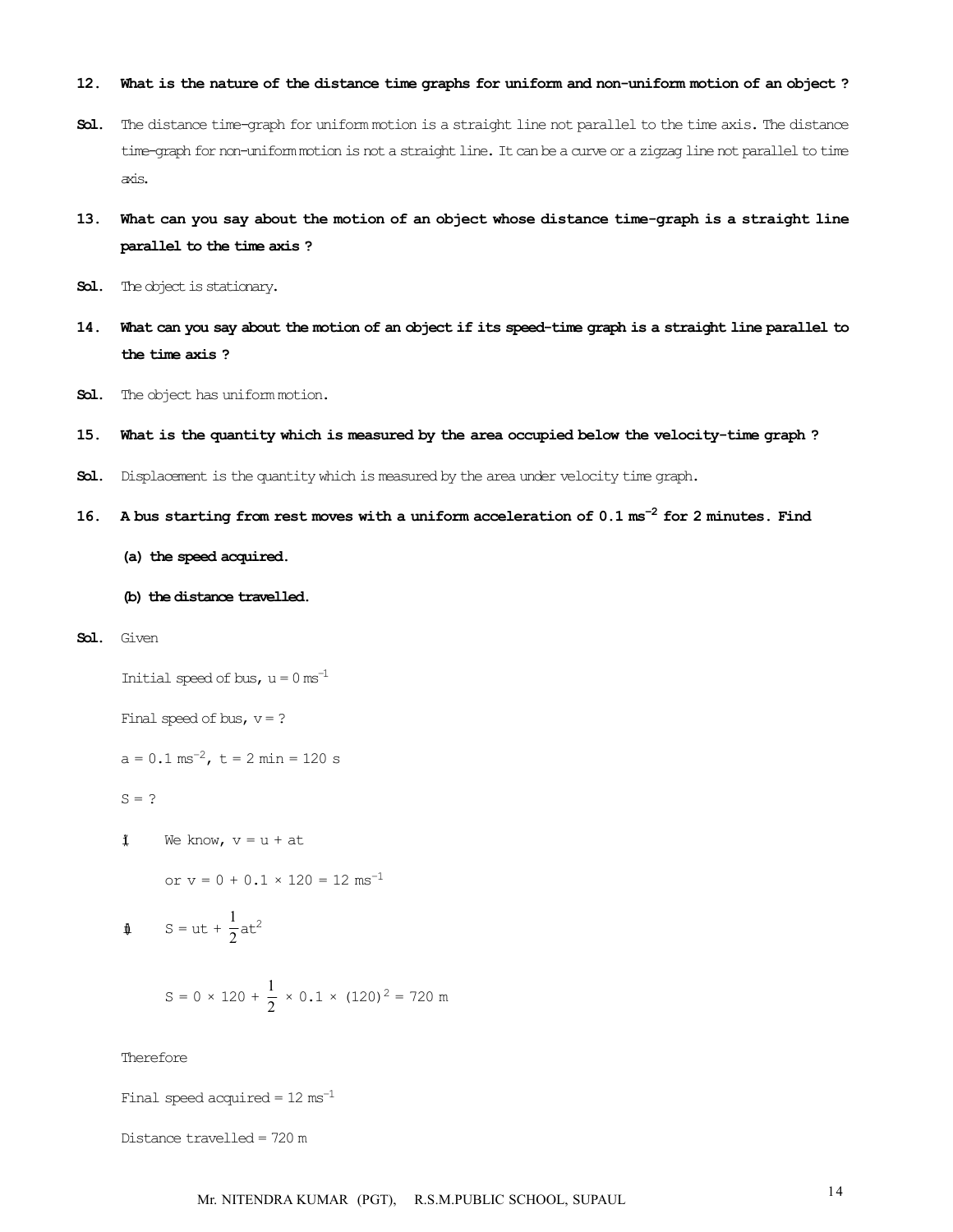$\mathcal{L}$ *DO YOU KNOW ?* IMPORTANT NOTE:– • Velocity in  $m/s = \frac{5}{18} \times$  velocity in km/h. 36 km  $h^{-1}$  = 36000 m  $h^{-1}$  $=\frac{36000}{60 \times 60}$  ms<sup>-1</sup> = 10 ms<sup>-1</sup> 1 km h<sup>-1</sup> =  $\frac{10}{36}$  ms<sup>-1</sup> or 1 km h<sup>-1</sup> =  $\frac{5}{18}$  ms<sup>-1</sup> To convert  $km h^{-1}$  to  $ms^{-1}$ , multiply by  $5/18$ .  $\mathbb{F}$ o convert ms $^{-1}$  to km h $^{-1}$  , multiply by 18/5. 1 km = 1000 m  $1m = 100$  cm = 1000 mm *Distance in kilometres should be converted into metre. Before solving problems, asure that the data provided have the same system of unit, i.e. either they should be in SI system or CGS system. If a body start from rest, its initial velocity (u) is zero, (u =0) If a moving body comes to rest/stops, its final velocity (v) is zero, (v =0) If a body is moving with uniform velocity, its acceleration is zero, (a =0)*

# GRAPHICAL REPRESENTATION OF MOTION

#### Graph :

A graph is a line, straight line or curved, showing the relation between two variable quantities of which one varies as a result of the change in the other.

The quantity which changes independently is called independent variable and the one which changes as a result of the change in the other is called dependent variable.

#### Plotting a graph :

- Take independent varibale along X-axis and dependent variable along Y-axis.
- Choose convenient scale so that more than 2/3rd of graph is filled.
- Draw free hand curve to join them.

#### Uses of graph :

- It gives a bird's eye view of the changes.
- It is used to show dependence of one quantity on the other e.g., distance or velocity on time.
- We can find distance covered in a given time.
- Slope of velocity-time graph gives acceleration.
- We can find position or velocity of body at any instant.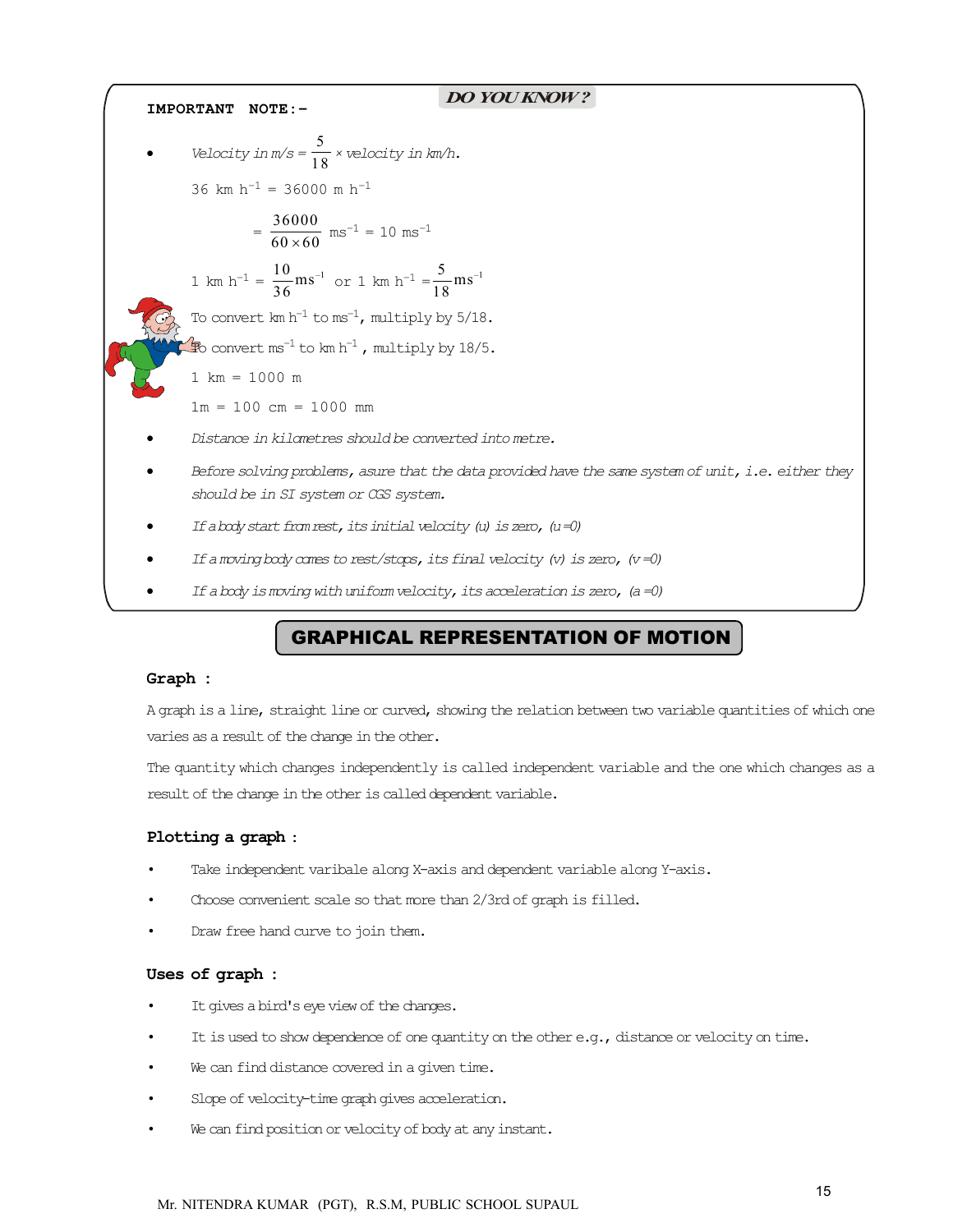#### COMPITITIVE WINDOW

- *A graph gives not only the relation between two variable quantities in a pictorial form but also enable us to study of nature of motion.*
- *Speed = slope of distance time graph.*
- *If distance-time graph is parallel to time axis, then the body is stationary.*
- *If distance-time graph is a straight line having constant gradient or slope, then the body has uniform motion.*
- *If distance-time graph is a curve with increasing gradient or slope, then the body has non-uniform motion*
- *If slope of distance-time graph increases, the speed of the body increases.*
- *If slope of distance-time graph of non-uniform motion decreases, the speed of the body decreases.*

#### Distance/Displacement – Time graph :

This graph is plotted between the time taken and the distance covered, the time is taken along the x-axis and the distance covered is taken along the y-axis.

# $Speed = \frac{distance}{time}$

- The slope of the distance-time graph gives the speed of the body.
- The slope of the displacement-time graph gives the velocity of the body.

#### When the body is at rest :

When position of the body does not change with time then it is said to be stationary, the distance-time graph of such a body is a straight line parallel to x-axis.



distance-time graph for a stationary body.

#### When the body is in uniform speed:

When the position of the body changes by equal intervals of time then body is said to be moving with uniform speed. The distance-time graph of such a body is a straight line, inclined to x-axis.



<sup>16</sup> Mr. NITENDRA KUMAR (PGT), R.S.M.PUBLIC SCHOOL, SUPAUL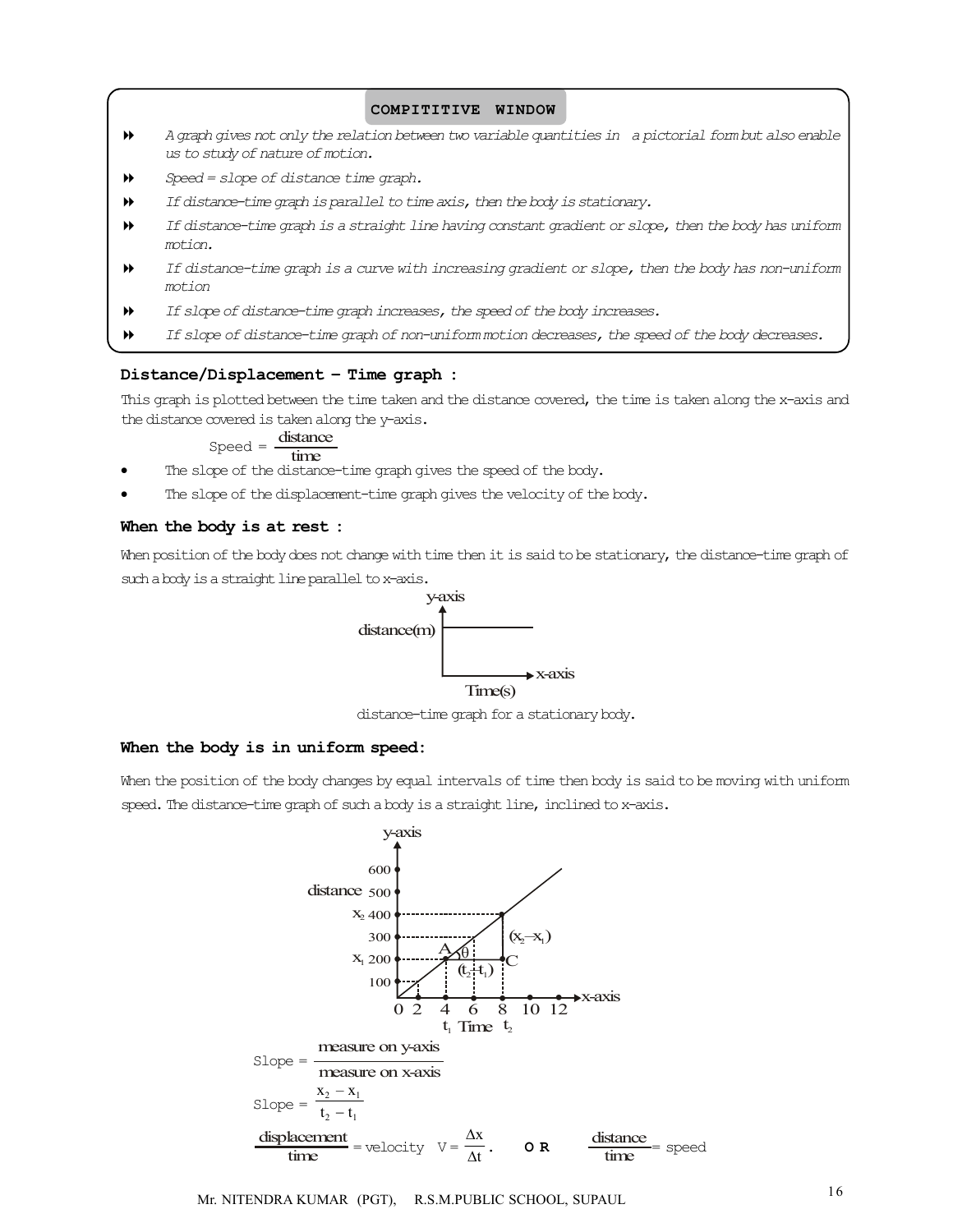#### Special case-I



In uniform motion along a straight line the position x of the body at any time t is related to the constant velocity as,

> $x_n = vt$  Starting form zero  $x_B = x_0 + vt$  starting from  $x_0$

#### Special case-II

Slope of line  $A = \tan\theta_A = \tan0$  (:  $\theta_A = 0$ ) = zero velocity Slope of line  $B = \tan\theta_B =$  positive velocity Slope of line  $C = \tan\theta_c =$  more positive velocity  $\therefore$   $\theta_{\text{C}} > \theta_{\text{B}}$  (tan $\theta_{\text{C}} > \theta_{\text{B}}$ ) Then  $v_c > v_B$ 

Slope of line  $D = \tan(-\theta_D) =$  negative velocity.



#### When the body is in motion with a non-uniform (variable) speed.



distance-time graph for a body moving with non-unifrom speed.

The position-time graph is not a straight line, but is a curve.

The speed of the body at any point is known as instantaneous speed and can be calculated by finding the slope at that point.

So instantaneous speed of the body at point A.

Slope at point  $A = \tan\theta_A = \frac{AE}{CE}$ 

instantaneous speed of the body at point B

Slope at point  $B = \tan\theta_B = \frac{BF}{DF}$ 

 $\theta_{\rm R} > \theta_{\rm A}$  so slope at point B is greater than the slope at point A.

Hence speed of body at point B is a greater than, the speed of body at point A.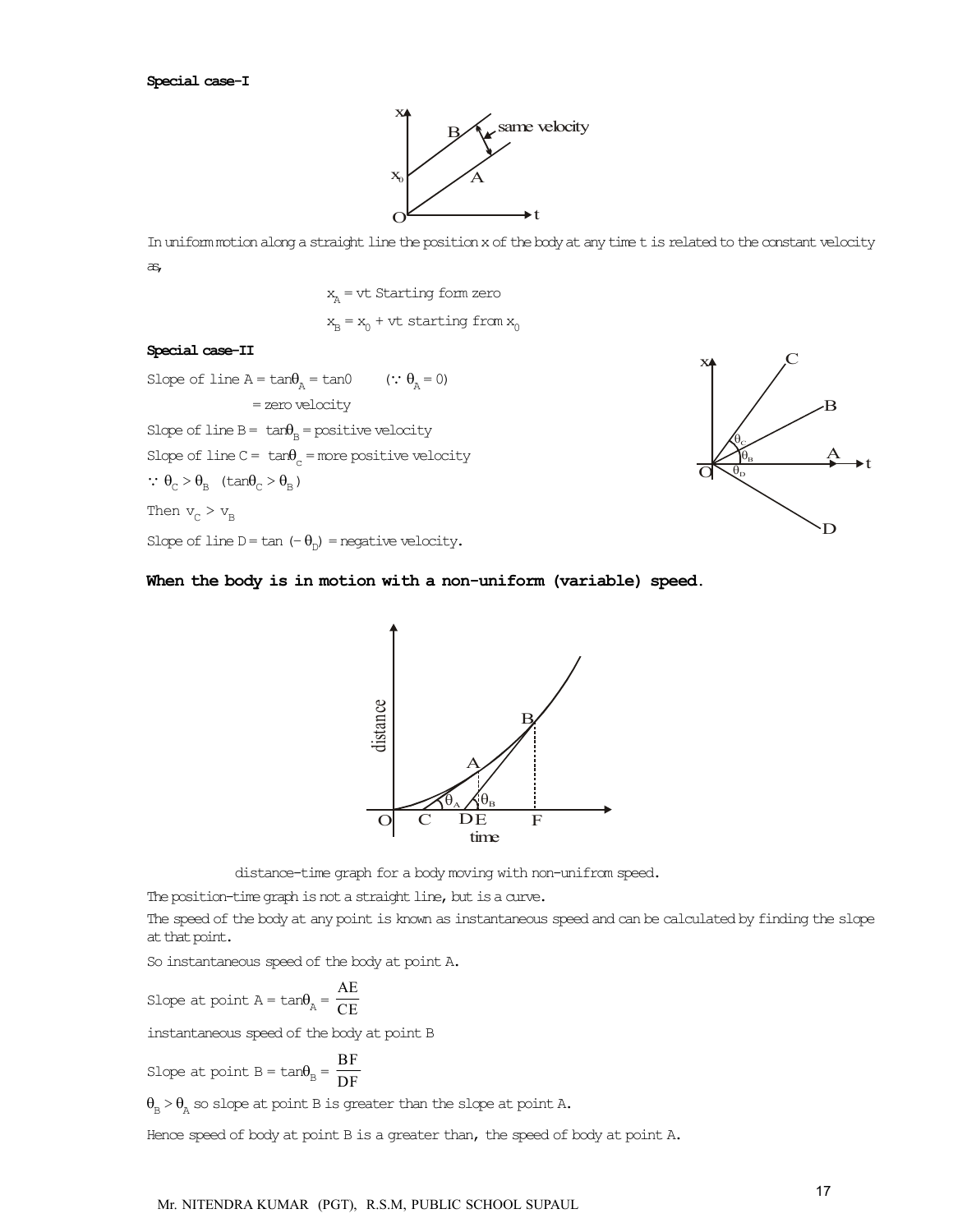#### When the speed decreases with passage of time -

Slope at point A > slope at point B  $\left(\cdot, \theta_{\rm a} > \theta_{\rm b}\right)$  distance

So, speed at point A > speed at point B

*Important note :– A distance time graph can never be parallel to y-axis (representing distance) because this line has slope of 90° and slope = tan = tan90° = infinite, which means infinite speed. It is impossible.*

distance

O

#### Acceleration from displacement-time graph.

For line A :- A straight line displacement-time graph represents a

uniform velocity and zero acceleration

for line B :- A curved displacement-time graph rising upward represents an increasing velocity and positive acceleration

For line C :- A curved displacement-time graph falling downwards, represents a decreasing velocity and negative acceleration.

#### VELOCITY-TIME GRAPH :

The variation in velocity with time for an object moving in a straight line can be represented by a velocity-time graph. In this graph, time is represented along the x-axis and velocity is represented along the y-axis.

 $Acceleration = speed or velocity$ 

hence the slope of the speed/velocity-time graph, gives the acceleration of the body.

 $Distance = speed \times time$ 

hence, area enclosed between the speed-time graph line and x-axis (time axis) gives the distance covered by the body. Similarly area enclosed between the velocity-time graph line and the x-axis (time axis) gives the displacement of the body.

#### *Note: Since the graph takes into account, only the magnitude hence velocity-time graph is not different from speed-time graph.*

#### When the body is moving with constant velocity :

When the body moves with constant velocity  $i.e.$  its motion is uniform.



The speed or velocity of the body is uniform hence the magnitude remains same. The graph is a straight line parallel to x-axis (time-axis). Since the velocity is uniform. Its acceleration is zero. The slope of the graph in this case is zero.

CONCLUSION : Velocity-time graph of a body moving with constant velocity is a straight line parallel to time axis.



B

 $time \rightarrow$ 

A

C

<sup>18</sup> Mr. NITENDRA KUMAR (PGT), R.S.M.PUBLIC SCHOOL, SUPAUL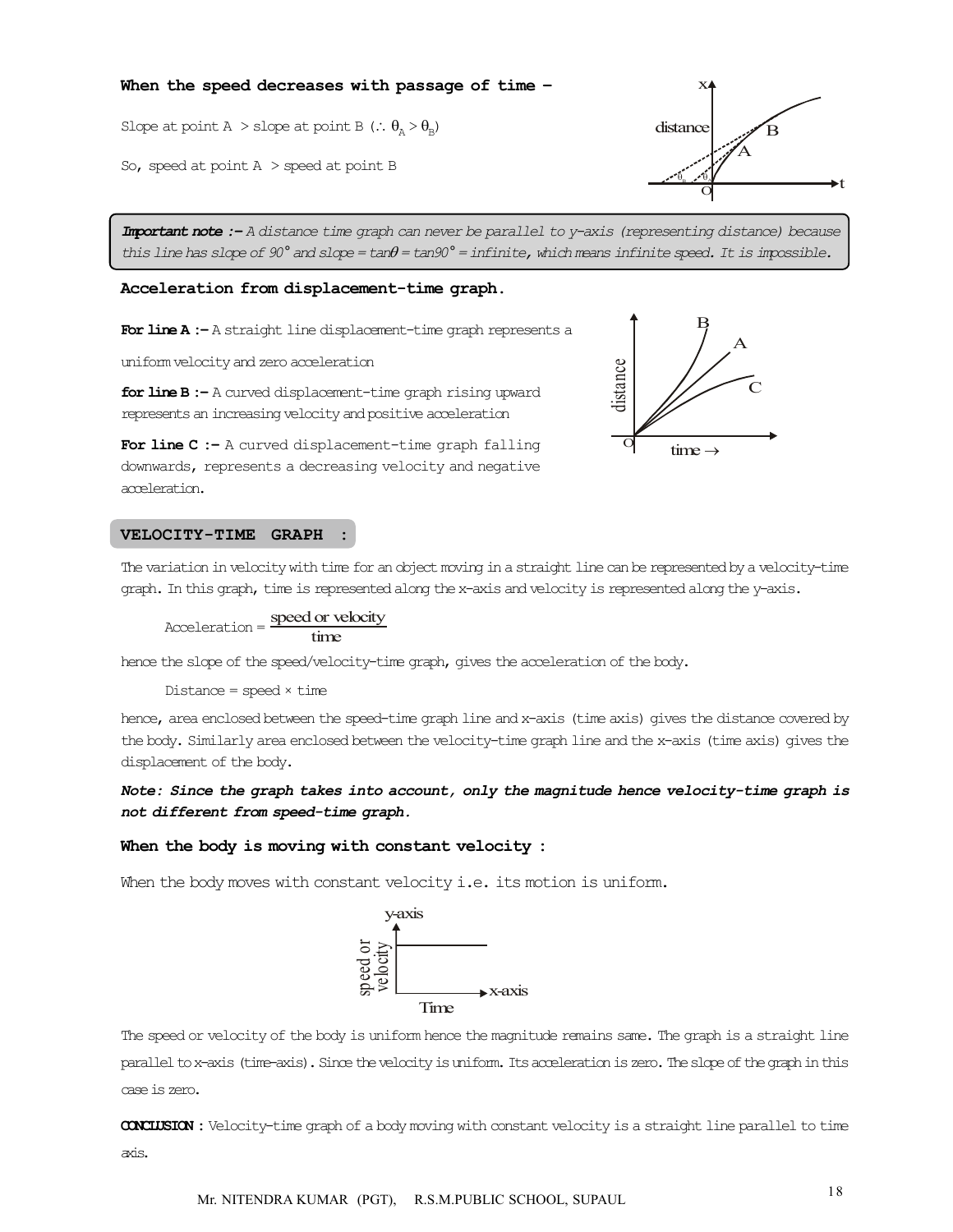When the body is moving with a uniform acceleration.



The speed or velocity is changing by equal amounts in equal interval of time, the speed or velocity time graph of such a body is a straight line inclined to x-axis (time-axis).

#### When the body is moving with a non-uniform (variable) acceleration.

the speed or velocity-time graph is not a straight line but is a curve.



The line has different slopes at different times, its acceleration is variable. At point A, slope is less hence acceleratoin is less. At point B slope is more hence acceleration is more.

*Note: Speed or velocity-time graph line can never be paralled to y-axis (speed axis), because slope angle becomes 90° than tan90° is infinite it is impossible.*

#### Distance or displacement from speed or velocity-time graph.

As distance or displacement = speed or velocity x time, hence the distance or displacement can be calculated from speed or velocity-time graph.

#### When speed or velocity is uniform (constant)



Distance/displacement = Area of rectangle ABCD = AB × AD

Thus, We find that the area enclosed by velocity-time graph and the time axis gives the distance travelled by the body.

Mr. NITENDRA KUMAR (PGT), R.S.M, PUBLIC SCHOOL SUPAUL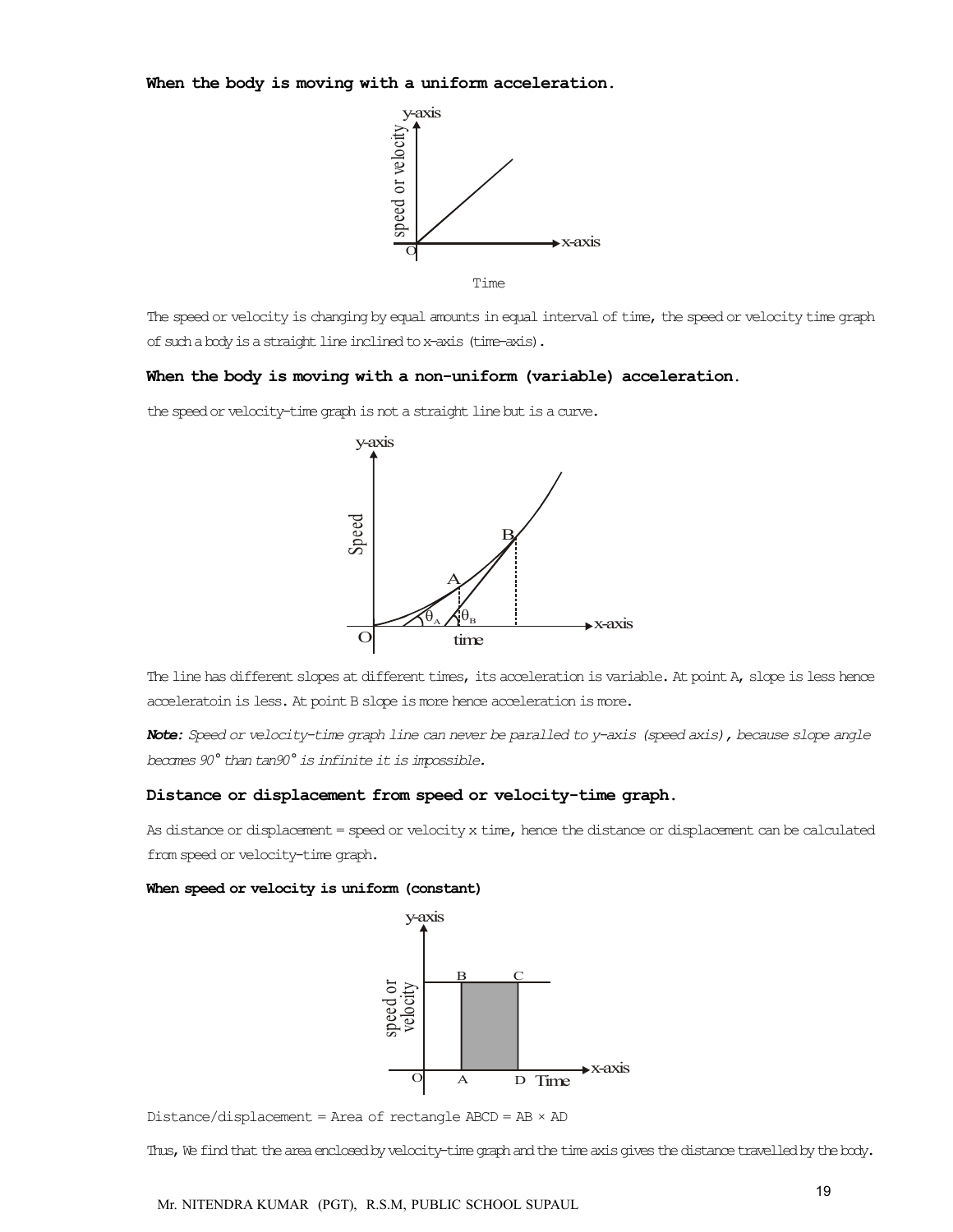#### When acceleration is uniform (constant)



distance or displacement = area of right triangle  $QAB = \frac{1}{2} \times base \times height = \frac{1}{2} \times OB \times BA$ 

When speed or velocity as well as acceleration is non-uniform (variable).



The speed-time graph of a body moving irregularly with variable speed and acceleration. For a small interval of time  $\Delta t$ , as there is not much change in speed, hence the speed can be taken as constant.

For this small time interval.

Distance  $\Delta s = v\Delta t =$  Area of the blackened strip.

For whole time interval between  $t_1$  and  $t_2$ , distance = sum of areas of all the strips, between  $t_1$  and  $t_2$  = area of shaded figure ABCD.

#### Application of Velocity- time Graphs :

A number of useful results can be deduced from velocity time graph.

- Slope of velocity-time graph gives the acceleration.
- Area below velocity-time graph and the time axis gives the distance covered.
- Using the above two results, we can derive all equations of motion.

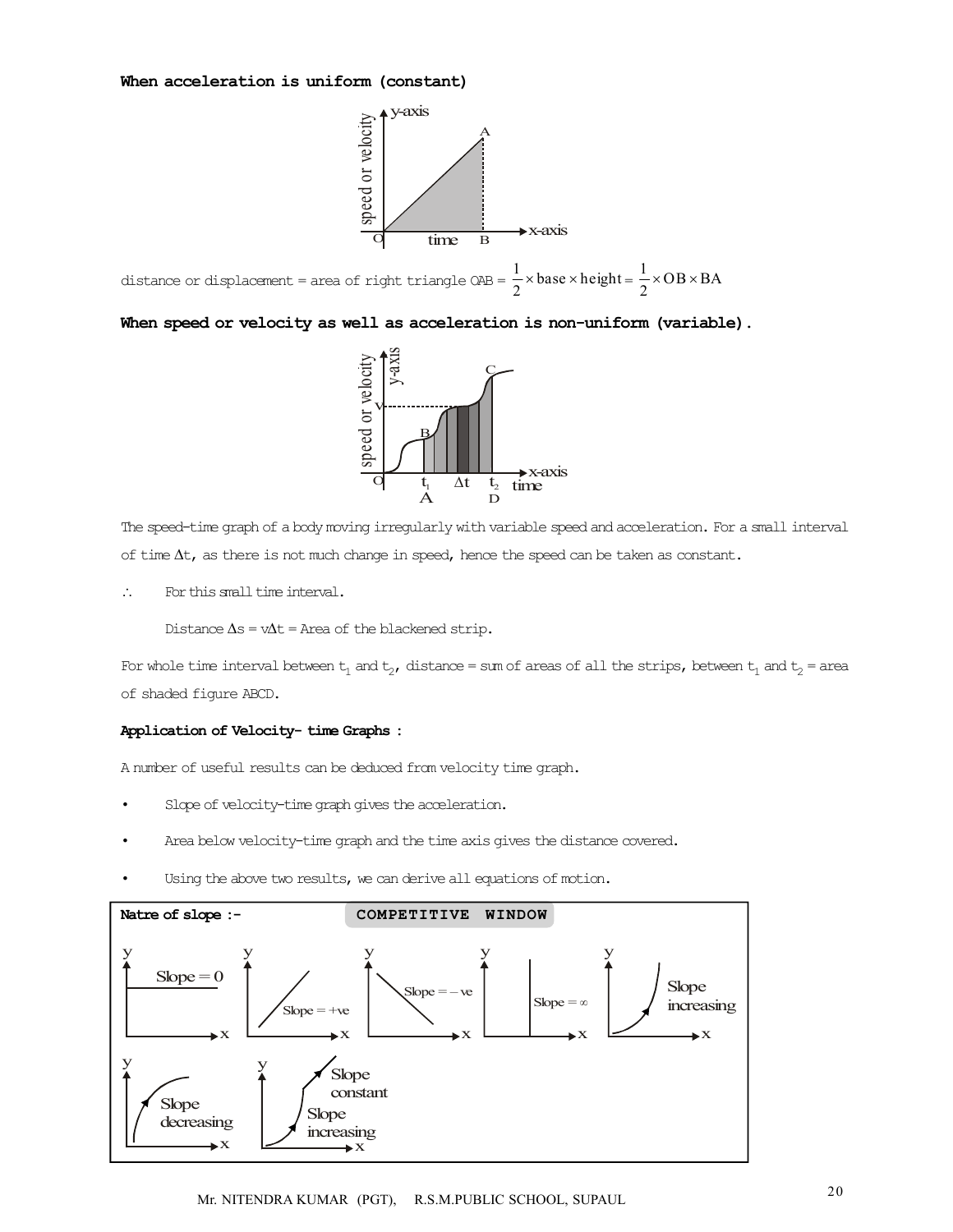



Represents a velocity-time graph BC, in which AB represents the initial velocity u, CE represents final velocity v, such that the change in velocity is represented by CD, which takes place in time t, represented by AE.

#### Derivation of  $v = u + at$

Acceleration = slope of the graph line BC.

$$
a = \frac{CD}{BD} = \frac{CE - DE}{BD} \quad \text{or} \quad a = \frac{v - u}{t}
$$
\n
$$
v - u = at
$$
\n
$$
\boxed{v = u + at}
$$
\n
$$
v = u + at
$$

# Derivation of  $s = ut + \frac{1}{2}at^2$

Distance travelled = Area of trapezium ABCE

= Area of rectangle ABDE + Area of triangle BCD

$$
= AB \times AE + \frac{1}{2} (BD \times CD) = t \times u + \frac{1}{2} [t \times (v-u)]
$$
  
\n
$$
\therefore CD = CE - DE = v - u
$$
  
\n
$$
\therefore CD = CE - DE = v - u
$$
  
\n
$$
S = ut + \frac{1}{2}at^{2}
$$

# Derivation of  $v^2 = u^2 + 2$  as

From the velocity-time graph distance covered = Area of trapezium ABCE

$$
\Rightarrow S = \frac{1}{2} (AB + CE) \times AE \qquad S = \frac{1}{2} (u + v) \times t \qquad \dots \text{and}
$$
  
Acceleration = Change in velocity  

$$
a = \frac{v - u}{t} \qquad t = \frac{v - u}{a} \qquad \dots \text{in}
$$

Substituting the value of t in eq (i)

$$
S = \frac{(v+u)}{2} \times \frac{(v-u)}{a}
$$
  
\n
$$
S = \frac{v^2 - u^2}{2a}
$$
  
\n
$$
v^2 - u^2 = 2as \overline{v^2 - u^2 + 2as}
$$
  
\n
$$
V = \frac{1}{2} \left( \frac{2}{3} + 2 \right) \times (A - B)
$$

Mr. NITENDRA KUMAR (PGT), R.S.M, PUBLIC SCHOOL SUPAUL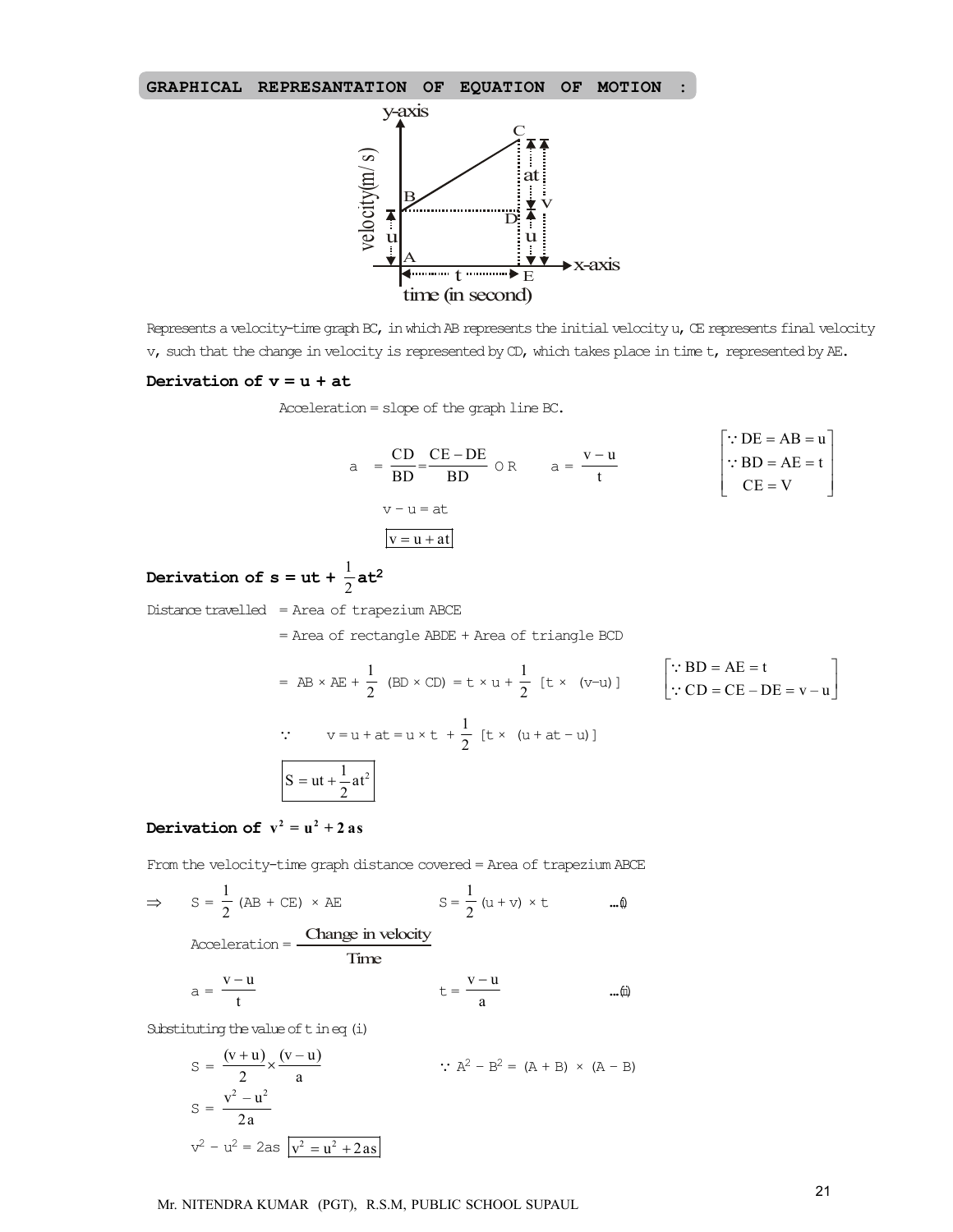# CIRCULAR MOTION

Motion of a particle (small body)along a circle (circular path), is called circular motion.

If the body covers equal distances along the circumference of the circle, in equal intervals of time, then motion is said to be a uniform circular motion. When a body moves along a circular path, then its direction of motion changes continuously.

*Note:– A uniform circular motion is a motion in which speed remain constant but direction of velocity changes continuously.*

A









Octagonal track eigth sides



 Circular track Indefinite number of sides

#### Examples of uniform circular motion are:–

- $\uparrow$  Motion of moon around the earth.
- $\textbf{\textit{i}}$  Motion of a satellite around its planet.
- $\ddot{\textbf{m}}$  Motion of earth around the sun.
- $\upphi$  An athlete running on a circular track with constant speed.
- $\mathbf{\hat{y}}$  Motion of tips of the second hand, minute hand and hour hand of a wrist watch.



# *DO YOU KNOW ?*

*Circular motion is an accelerated motion.*

*In a circular motion, velocity changes in direction only, the motion is said to be accelerated.*

*Uniform linear motion is not accelerated but uniform circular motion is accelerated.*

Difference between a uniform linear motion and a uniform circular motion.

| Uniform linear motion                    | Uniform circular motion                          |
|------------------------------------------|--------------------------------------------------|
| The direction of motion does not change. | The direction of motion changes<br>continuously. |
| The motion is non-accelerated            | The motion is accelerated                        |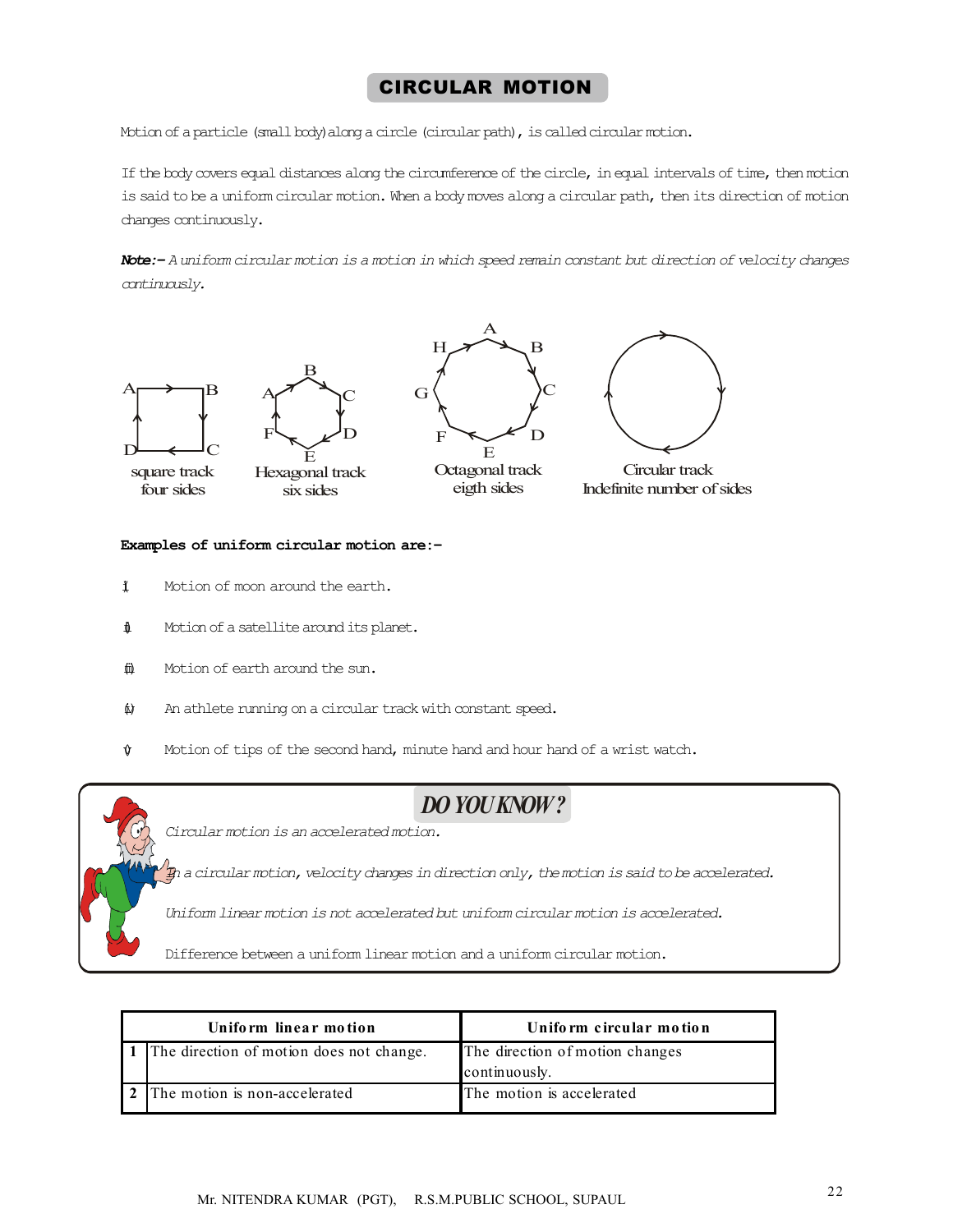#### RADIAN

It is a convenient unit for measuring angles in physics.

The arc AB of the circle, has length  $\ell$  and subtends an angle  $\theta$  at the centre C.

$$
\text{f} \qquad \angle ACB = \theta \text{ radians}
$$

Then  $\theta = \frac{\text{arc}}{\text{radius}}$   $\theta = \frac{\ell}{T}$  $\theta = \frac{\ell}{r}$ 

when  $\ell = r$  then  $\theta = 1$  radian.

#### One radian is defined as the angle subtended at the centre of the circle by an arc which is equal in length to its radius.

Angle subtended by the circumference at the centre.

$$
\theta = \frac{2\pi r}{r} = 2\pi \text{ radians}
$$
  $2\pi \text{ radians} = 360^{\circ}$   $1 \text{ radian} = \frac{360^{\circ}}{2\pi}$   
1 radian = 57.3°

#### ANGULAR DISPLACEMENT AND ANGULAR VELOCITY :

The angle covered by a body in 1 sec. is called angular velocity.

It is usually denoted by w and measured in radian per sec.

If  $\theta$  is the angle covered in time 't' then:

Angular velocity = 
$$
\frac{\text{Angular displacement}}{\text{Time taken}}
$$

\n $\omega = \frac{\theta}{t}$ 

\n $\theta = \omega t$ 



Angular velocity  $\omega$ 

$$
\omega = \frac{\theta}{t}
$$

$$
\Rightarrow \frac{\text{radian}}{\text{second}} \Rightarrow \text{rad/s}
$$

#### Relation between linear velocity and angular velocity.

Linear displacement =  $\ell$ 

Angular displacement =  $\theta$ 

$$
\theta = \frac{\ell}{r}
$$

$$
\ell=r\theta
$$

for a time inervals t Linear velocity v =  $\frac{\ell}{t}$ Angular velocity  $\omega = \frac{3}{t}$  $\theta$  $\omega =$  $\ell$  $\omega = \frac{v}{r}$   $v = r\omega$ 



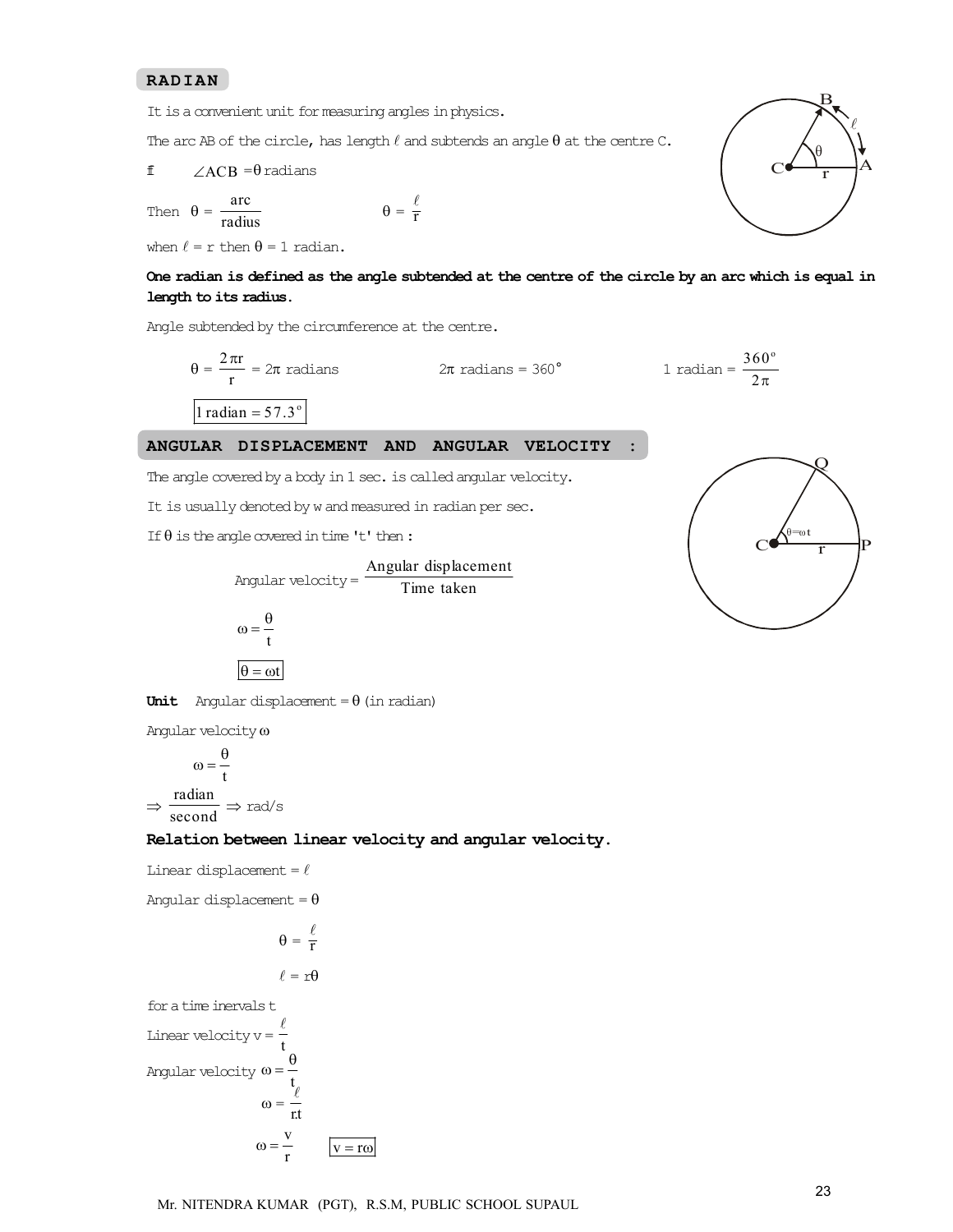# **QUESTION WITH SOLUTION**

- 17. A train is travelling at a speed of 90  $kmh^{-1}$ . Brakes are applied so as to produce a uniform acceleration of  $-0.5$  ms<sup>-2</sup>. Find how far the train will go before it is brought to rest.
- Sol. Given

Initial speed of train,

$$
u = 90 \text{ km h}^{-1} = 90 \times \frac{5}{18} = 25 \text{ ms}^{-1}
$$

Final speed,  $v = 0$  ms<sup>-1</sup>

Acceleration  $a = -0.5$  ms<sup>-2</sup>

Distance covered,  $S = ?$ 

Using the relation  $v^2 - u^2 = 2aS$ , we have

$$
S + \frac{v^2 - u^2}{2a} = \frac{0 - (25)^2}{2 \times (-0.5)} = 625 \text{ m}
$$

18. A trolley, while going down an inclined plane, has an acceleration of 2  $\text{cm s}^{-2}$ . What will be its velocity 3 s after the start ?

```
Sol. Given
```

```
Initial velocity, u = 0Final velocity, v = ?Time, t = 3 sAcceleration, a = 2 cms<sup>-2</sup>
We know that y = u + atOr v = 0 + 2 \times 3 = 6 cms<sup>-1</sup>
Therefore, final velocity = 6 \text{ ms}^{-1}.
```
### 19. A racing car has uniform acceleration of  $4 \text{ ms}^{-2}$ . What distance will it cover in 10 s after start ?

Sol. Given

```
Initial velocity, u = 0Acceleration, a = 4 ms<sup>-2</sup>
Time, t = 10 s
Distance covered, S = ?We know ; S = ut + \frac{1}{2}at^2S = 0 \times 10 + \frac{1}{2} \times 4 \times (10)^2
```
 $= 0 + 200 = 200$  m

Therefore, distance covered = 200 m.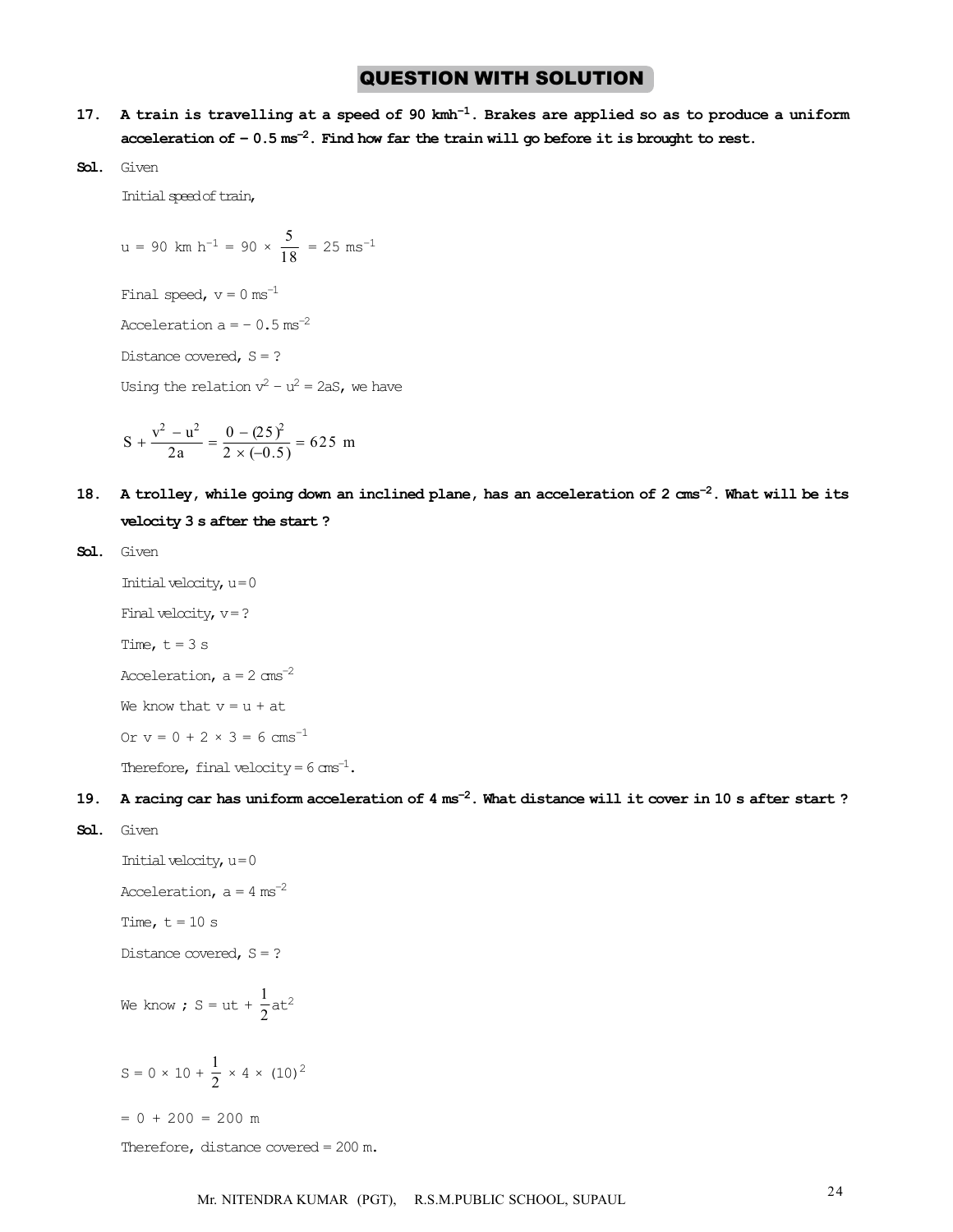20. A stone is thrown in a vertically upward direction with a velocity of  $5 \text{ ms}^{-1}$ . If the acceleration of the stone during its motion is  $10 \text{ ms}^{-2}$  in the downward direction, what will be the height attained by the stone and how much time will it take to reach there ?

```
Sol. Given
```
Initial velocity,  $u = 5$  ms<sup>-1</sup>

Final velocity,  $v=0$ 

Acceleration in the downward direction =  $10 \text{ ms}^{-2}$ 

Therefore acceleration in the upward direction

 $a = -10$  ms<sup>-2</sup>

Height attained by stone,  $S = ?$ 

Time taken to attain height,  $t = ?$ 

 $\ddagger$  Using the relation ;  $v = u + at$ 

 $0 = 5 + (-10)$  t or

$$
t = 5/10 = 0.5
$$
 s

 $\text{if}$  Using the relation ;  $v^2 - u^2 = 2aS$ , we have

$$
S = \frac{v^2 - u^2}{2a} = \frac{(0)^2 - (5)^2}{2 \times (-10)} = 1.25 \text{ m}
$$

NCERT QUESTION NO-1 TO LAST<br>1. An athlete completes one round of a circular track of diameter 200 m in 40 s. What will be the distance covered and the displacement at the end of 2 minutes 20 s ? **1**

Sol. Given

Diameter of circular track, 2r =200 m

Circumcference of circular track =  $2 \pi r$ 

$$
S = \pi(2r) = \frac{22}{7} \times 200 = \frac{4400}{7} \text{ m}
$$

Time for completing one round = 40 s. Time for which the athlete ran =  $2$  min and  $20$  s = 140 s Now distance coverd by the athlete in 40 s.

$$
s = \frac{4400}{7}
$$

 $\ddagger$  Therefore, distance covered by athlete in 140 s.

$$
= \frac{4400}{7} \times \frac{140}{40} = 2200 \text{ m}
$$

 $\text{if}$  As the athlete returns to the initial point in 40 s, this displacement = 0

Now

Number of rounds in 40 second = 1

Hence number of rounds in 140 s is  $=$   $\frac{140}{40}$  = 3.5.

For each complete round the displacement is zero.

Therefore for 3 complete rounds, the displacement will be zero.

The final displacement will be due to half the round.

In half round distance covered = half of circumference.

Thus, his displacement = diameter of circular track = 200 m

Displacement after 140 s = 200 m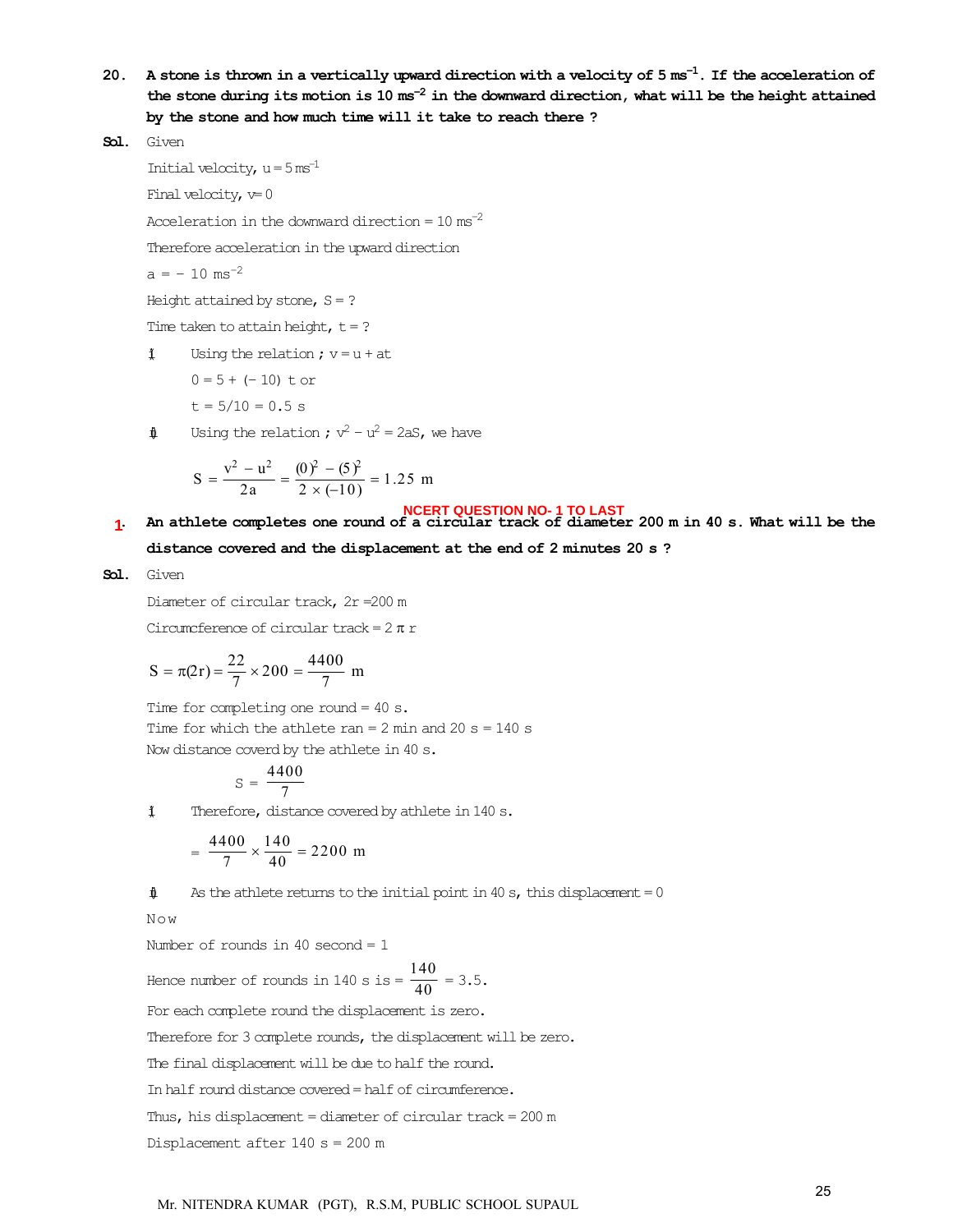Joseph jogs from one end A to the other end B of a straight 300 m road in 2 minutes 50 seconds and then turns around and jogs 100 m back to point C in another 1 minute. What are Joseph's average speeds and velocities in Jogging (a) from A to B and (b) from A to C ? **2.**

Sol. The required figure is as shown

Distance covered = 300 m

Time taken =  $2$  min and  $50$  s =  $170$  s

Now average speed from A to B is given by

$$
V_{\text{av}} = \frac{\text{distance covered}}{\text{time}} = \frac{300}{170} = 1.76 \text{ ms}^{\text{?}}
$$

Now average velocity from A to B is given by

$$
V_{\text{av}} = \frac{\text{displacement}}{\text{time}} = \frac{300}{170} = 1.76 \text{ ms}^{21}
$$

When Joseph turns around from B to C toward west, then Distance covered =  $300 + 100 = 400$  m and

Time taken =  $170 + 60 = 230$  s

Therefore average speed from A to C is

$$
V_{\text{av}} = \frac{\text{distance covered}}{\text{time}} = \frac{400}{230} = 1.74 \text{ ms}^{-1}
$$

Now displacement from  $A$  to  $C = 200$  m Therefore average velocity from A to C is

$$
V_{\text{av}} = \frac{\text{displacement}}{\text{time}} = \frac{200}{230} = 0.869 \text{ ms}^{-1}
$$

3. Abdul while driving to school computes the average speed for his trip to be 20 km h<sup>-1</sup>. On his return trip along the same route, there is less traffic and the average speed is 40 km  $h^{-1}$ . What is the average speed for Abdul's trip ?

Sol. Let one way distance for his trip be S.

Let  $t_1$  be the time for his trip from home to school and  $t_2$  be the time for his return trip.

Then 
$$
t_1 = \frac{S}{v_1} = \frac{S}{20}h
$$
 and  $t_2 = \frac{S}{v_2} = \frac{S}{40}h$ 

Therefore total time of trip is

$$
T = t_1 + t_2 = \frac{S}{20} + \frac{S}{40} = \frac{3S}{40}h
$$

Total distance covered = 2S Therefore average speed of Abdul

 $V_{\text{av}} = \frac{\text{total distance}}{\text{total time}} = \frac{2S \times 40}{3S} = 26.7 \text{ km} \text{h}^{-1}$ 

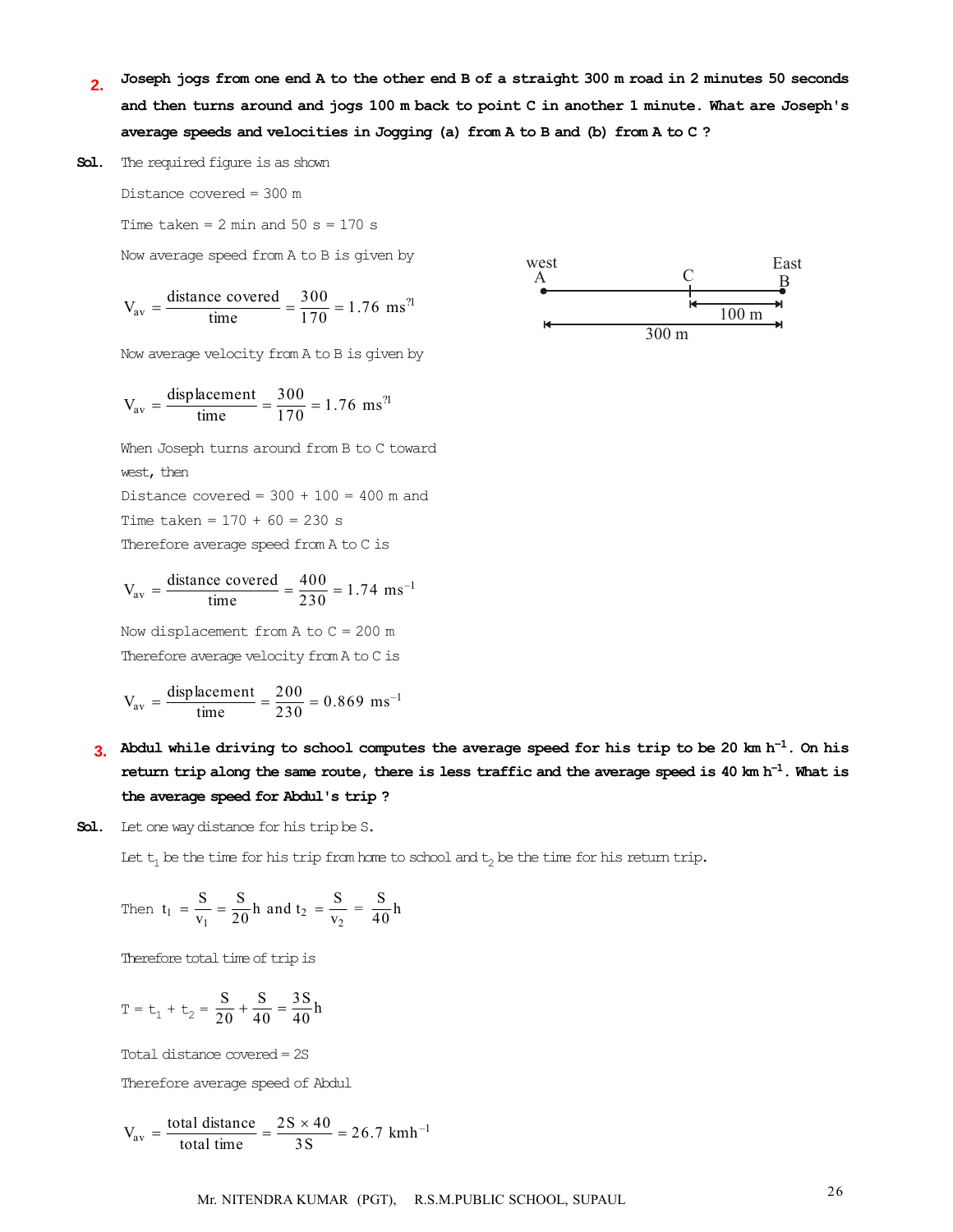#### 24. A motorboat starting from rest on a lake accelerates in a straight line at a constant rate of  $3.0 \text{ ms}^{-2}$  for  $8.0 \text{ s}$ . How far does the boat travel during this time? **4.**

- **Sol.** Given: Initial velocity of boat,  $u = 0$ Acceleration,  $a = 3.0$  m s<sup>-2</sup> Time,  $t = 8$  s Distance covered,  $S = ?$ Using the relation S = ut +  $\frac{1}{2}$ at<sup>2</sup> we have  $S = 0 \times 8 + \frac{1}{2} \times 3 \times 8^2 = 96$  m.
- 5. A driver of a car travelling at 52 km h<sup>-1</sup> applies the brakes and accelerates uniformly in the opposite direction. The car stops in 5s. Another driver going at 3 kmh $^{-1}$  in another car applies his brakes slowly and stops in 10 s. On the same graph paper, plot the speed versus time graphs for the two cars. Which of the two cars travelled farther after the brakes were applied ?
- Sol. The speed time graph of both the cars are shown below.

(i) Distance covered by car moving at 52 km<sup>-1</sup>  
\nor 52 × 
$$
\frac{5}{18}
$$
 = 14.4 ms<sup>-1</sup>.  
\n= area of  $\triangle POQ = \frac{1}{2} \times PQ \times QR = \frac{1}{2} \times 14.4 \times 5 = 36 \text{ m}$   
\n(ii) Distance covered by car moving at 3 kmh<sup>-1</sup>  
\nor 3 ×  $\frac{5}{18}$  = 0.83 ms<sup>-1</sup>  
\narea of  $\triangle OLN = \frac{1}{2} \times LO \times ON = \frac{1}{2} \times 0.83 \times 10 = 4.15 \text{ m}$   
\nThe car moving at 52 km h<sup>-1</sup> travels more distance on the application of brakes.  
\nFigure below shows the distance-time graph of three object A, B and C. Study the graph and

**6.**

- answer the following questions :
- (a) Which of the three is travelling the fastest ?
- (b) Are all three ever at the same point on the road ?
- (c) How far has C travelled when B passes A ?
- (d) How far has B travelled by the time it passes C ?

Sol. (a) Speed of car A

$$
V_A = \frac{S_{final} - S_{initial}}{time} = \frac{11 - 6}{2} = 2.50 \text{ km h}^{-1}
$$

Speed of car B

$$
V_B = \frac{S_{\text{final}} - S_{\text{initial}}}{\text{time}} = \frac{12 - 0}{14} = 8.57 \text{ km h}^{-1}
$$

Speed of car C

$$
V_C = \frac{S_{\text{final}} - S_{\text{initial}}}{\text{time}} = \frac{12 - 2}{1.76} = 5.68 \text{ km h}^{-1}
$$



 $52-$ 

Car B is travelling the fastest.

(b) No, they are never at the same point because all the graphs of A, B and C do not intersect at one point.

(c) When car B passes car A at point P, the distance covered by car  $C = 7 - 2 = 5$  km.

(d) Car B and C pass each other at point O. The distance travelled by B at that point is slightly more than 5 km.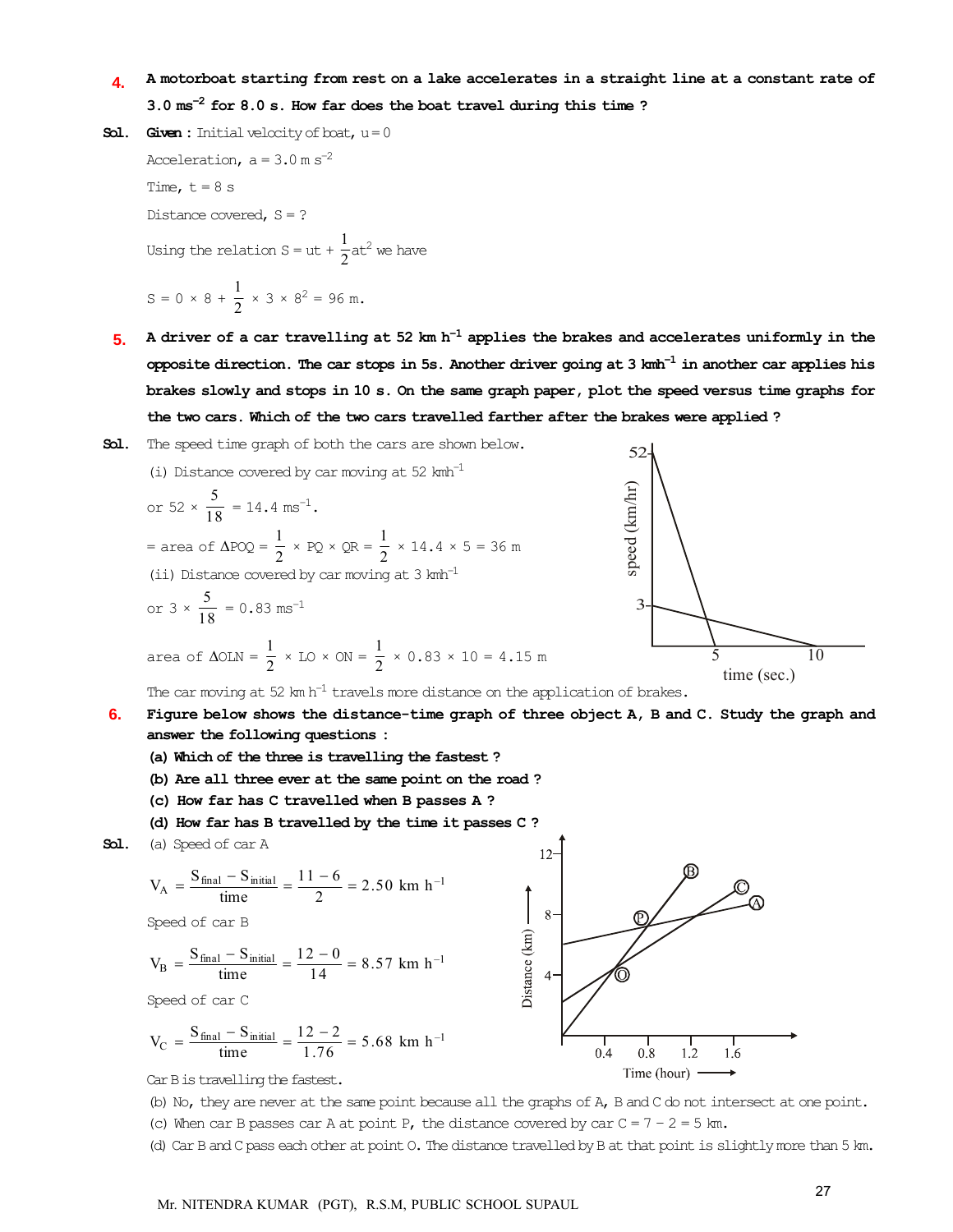- 27. A ball is gently dropped from a height of 20 m. If its velocity increases uniformly at the rate of 10 **7.**  $\mathrm{ms}^{-2}$ , with what velocity will it strike the ground ? After what time will it strike the ground ?
- Sol. Given

Initial velocity of  $ball, u = 0$ Final velocity of ball,  $v = ?$ Distance through which the ball falls,  $S = 20$  m Acceleration  $a = 10$  ms<sup>-2</sup> Time of fall,  $t = ?$ We know  $v^2 - u^2 = 2aS$ or  $v^2 - 0 = 2 \times 10 \times 20 = 400$ or  $v = 20$  ms<sup>-1</sup> Now using  $v = u + at$  we have  $20 = 0 + 10 \times t$  or  $t = 2s$ 28. The speed-time graph for a car is shown in figure below. **8.** (a) Find how far does the car travel in the first 4 seconds. Shade the area on the graph thatrepresents the distance travelled by the car during the period.

(b) Which part of the graph represents uniform motion of the car ?



- **Sol.**  $\theta$  The car travels with a non-uniform speed which is non accelerated in nature.
	- (b) The straight line portion of the graph represents uniform motion of the car.
- 29. State which of the following situations are possible and given an example for each of these **9.**
	- (a) An object with a constant acceleration but with zero velocity.
	- (b) An object moving in a certain direction with acceleration in the perpendicular direction.
- Sol.  $\theta$  A body with a constant acceleration but with zero velocity is possible. For example, when a body is just released, its initial velocity  $u = 0$ , but acceleration  $g = 10 \text{ ms}^{-2}$ .
	- (b) When a stone, tied to a string, is whirled in a circular path, the acceleration acting on it is always at right angles to the direction of motion of stone.
- 30. An artifical satellite is moving in a circular orbit of radius 42250 km. Calculate its speed if it takes 24 hours to revolve around the earth. **10.**
- Sol. Distance covered by the satellite in 24 hour.

 $S = 2\pi r$ 

$$
= 2 \times \frac{22}{7} \times 42250 = 265571.43 \text{ km}
$$

Therefore speed of satellite

$$
v = \frac{\text{distance travelled}}{\text{time taken}} = \frac{265571.43}{24 \times 60 \times 60} = 3.07 \text{ km s}^{-1}
$$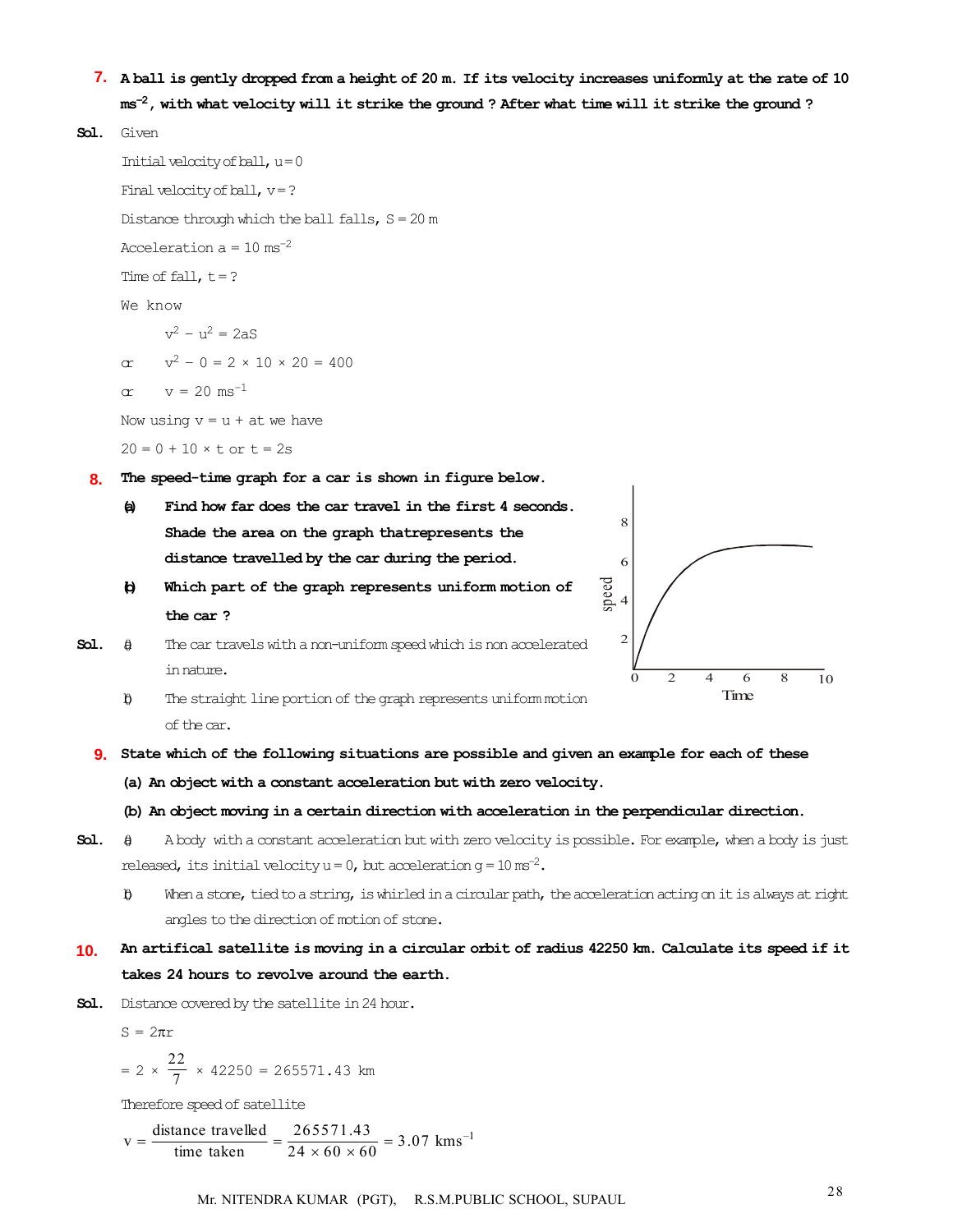#### PROJECTILE'S MOTION

A projectile is an object moving in space (or air) under the effect of gravitational effect of earth alone (without any other external force) is called the projectile motion and the object is caled the projectile.

The examples of projectile are missile shot from a gun, a bomb released from an airplane, a batted cricket ball, a ball thrown at some angle with horizontal and a rocket after its fuel is exhausted.

The motion of a projectile may always be resolved into two perpendicular straight line motions, viz, horizontal and vertical motions. These motions in perpendicular directions are quite independent of each other.

#### Path of Projectile :-

Consider a body is projected with velocity  $\vec{\mathbf{u}}$  , making an angle  $\theta$ , point of projection 0 as the origin the axis OX and OY being horizontal and vertical directions  ${\rm respectively.}$  The initial velocity  $\vec{\mathfrak{u}}$  may be resolved into horizontal and vertical components.

Horizontal Component  $u_x = u \cos \theta$ Vertical Component  $u_{\nu} = u \sin \theta$ 

The trajectory of the projectile is parabolic.



#### Time of flight T :-

The time in which the porjectile again meets the horizontal plane is called the time of flight. The net vertical displacement of projectile in time of flight is zero (i.e. y = 0) ; therefore, time of flight (T) of projectile from the

relation 
$$
s = ut + \frac{1}{2} at^2
$$
 is given by :-

$$
T = \frac{2u_y}{g} = \frac{2u\sin\theta}{g}
$$

#### Maximum height H :-

At maximum height vertical component of projectile's velocity is zero, i.e.,  $v_y = 0$ 

 $\therefore$  from relation  $v^2 = u^2 + 2$  as, we have

$$
H = \frac{u_y^2}{2g} = \frac{(u \sin \theta)^2}{2g} = \frac{u^2 \sin^2 \theta}{2g}
$$

This equation shows that the height H is maximum when  $\sin \theta = 1$  or  $\theta = \frac{\pi}{2}$  . That is why the athlete in high jump tries to throw his body vertically upward.

#### Range of Projectile :-

The horizontal distance traversed by the projectile in time of flight T is called the range of projectile.

 $\therefore$  Range R = horizontal speed × time of flight = u<sub>y</sub> T

|     |                                     | $2u\sin\theta$ $u^2(2\sin\theta\cos\theta)$ $u^2\sin2\theta$ |   | $\therefore$ sin $2\theta = 2 \sin \theta \cos \theta$ |
|-----|-------------------------------------|--------------------------------------------------------------|---|--------------------------------------------------------|
|     | $=$ u cos $\theta$ .                |                                                              |   |                                                        |
|     | For maximum range sin $2\theta = 1$ |                                                              | m | $2\theta = 90^{\circ}$ or $\theta = 45^{\circ}$        |
| and | the maximum range,                  |                                                              |   | max                                                    |

Obviously the maximum range is achieved when angle of projection is 45°.

Mr. NITENDRA KUMAR (PGT), R.S.M, PUBLIC SCHOOL SUPAUL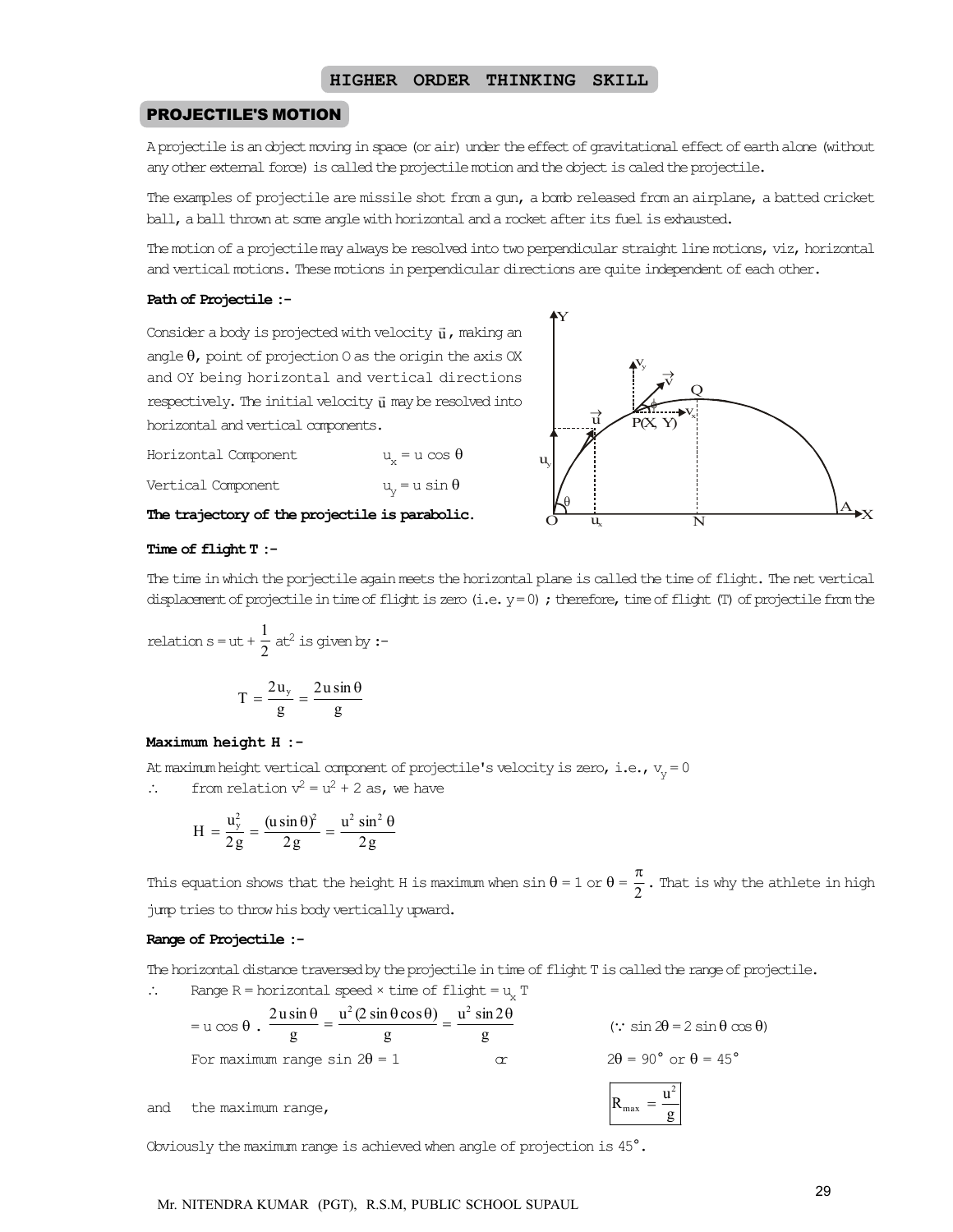| <b>DO YOU KNOW?</b> |                  |              |                                           |                                        |                         |  |  |  |
|---------------------|------------------|--------------|-------------------------------------------|----------------------------------------|-------------------------|--|--|--|
|                     | If on X-axis     | & on Y-axis  | then Slope                                | Formula                                |                         |  |  |  |
|                     | Time             | Displacement | $d\vec{s}$<br>$\vec{v}$<br>Velocity<br>dt |                                        | $\vec{v}_{av}$<br>time  |  |  |  |
|                     | Time             | Velocity     | Acceleration                              | $d\vec{v}$<br>$\vec{a}$<br>dt          | $\vec{a}_{av}$<br>time  |  |  |  |
|                     | Time<br>Momentum |              | Force                                     | $d\vec{p}$<br>$\vec{\mathrm{F}}$<br>dt | $P_{av}$<br>time        |  |  |  |
|                     | Time             | Energy       | Power                                     | dW<br>P<br>dt                          | $\tau_{\rm av}$<br>time |  |  |  |

### SOLVED EXEMPLES

- 1. A farmer moves along the boundary of a square field of side 10 m in 40 s. What will be the magnitude of displacement of the farmer at the end of 2 minutes 20 seconds ?
- **Sol.** Distance covered in one round  $= 40$  m

Time taken  $= 40s$ Total time of journey =  $2 \text{ min. } 20 \text{s} = 140 \text{ s}$ Total distance covered =  $\frac{40 \text{ m}}{40 \text{ s}} \times 140 \text{ s} = 140 \text{ M}$  $C_{\text{N}} \frac{10m}{B} B$ Total rounds =  $\frac{140m}{40m}$  = 3.5 round

After every complete round, farmer will be at the starting point, hence after 3.5 rounds farmer will be at the diagonal ends of the field.

10m

Displacement = 
$$
\sqrt{(10)^2 + (10)^2}
$$
 = 10 $\sqrt{2}$  m

- 2. In a long distance race the athletes were expected to take four rounds of the track such that the line of finish was same as the line of start. Suppose the length of the track was 200 m
	- $\text{if}$  What is the total distance to be covered by the athletes?
	- (ii) What is the displacement of the athletes when they touch the finish line?
	- (iii) Is the motion of the athletes uniform or non-uniform.
	- (iv) Is the displacement of an athlete and the distance moved by him at the end of the race equal?



- $\texttt{1}$  Total distance covered = 4 × 200m = 800 m
- $\sharp$  As the athletes finish at the starting line

# Displacement=final position-initial positive=r $_{\mathrm{A}}$ - $_{\mathrm{A}}$ =0

- $\ddot{\text{m}}$  Motion is non-uniform as the direction of motion of the athlete is changing while running on the track.
- $\upphi$  Displacement and distance moved are not equal.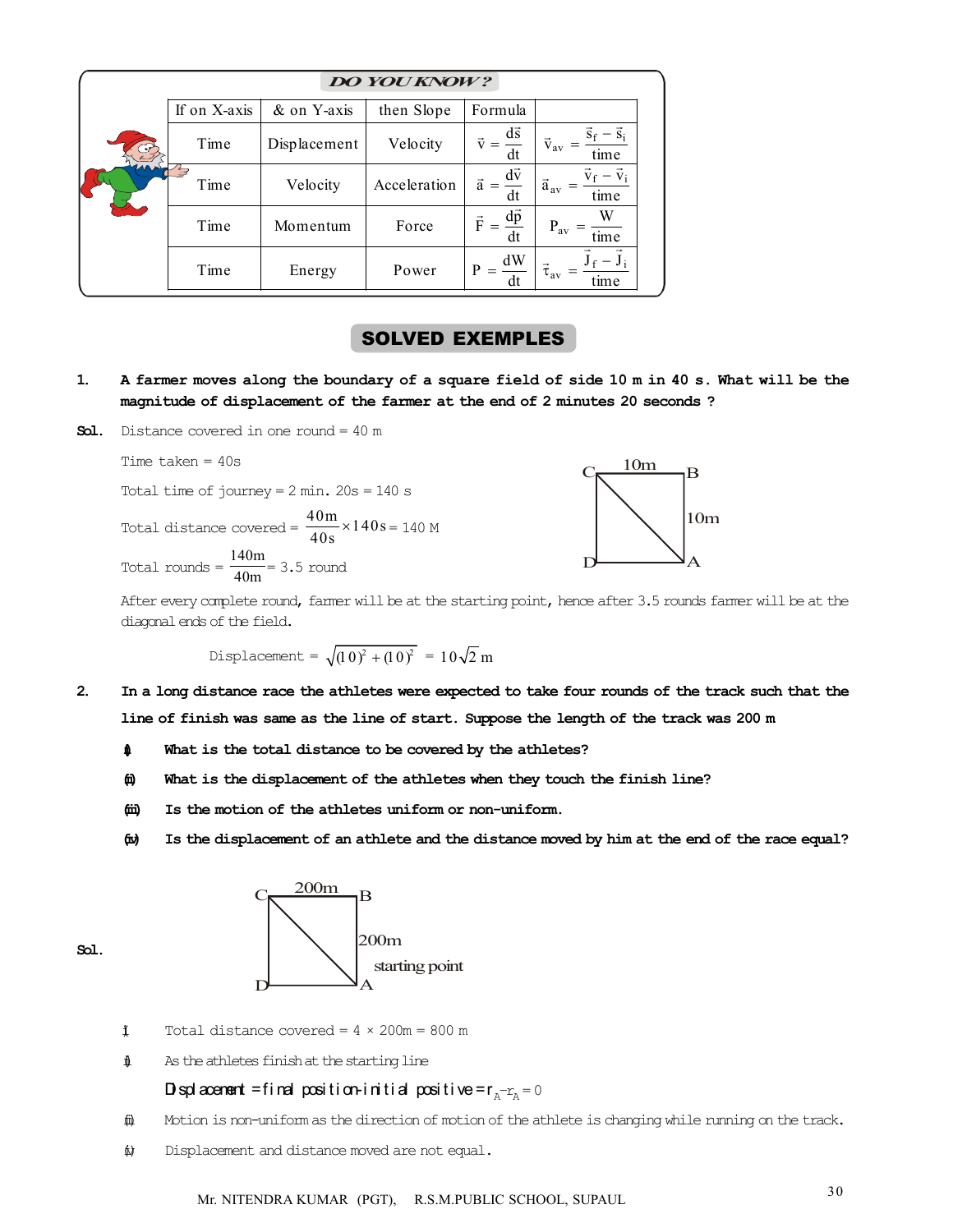#### 3. On a 120km track, a train travels the first 30km with a uniform speed of 30km/h. How fast must the train travel the next 90km so as to average 60km/h for the entire trip ?

**Sol.** Total distance  $d = 120$ km

```
Average speed V_{\text{av}} = 60 \text{ km/h}Total time = t = ?
```
Average speed = Total distance Total time taken Vav = <sup>d</sup> t t = av d <sup>V</sup> Putting the values t = 120km 60km / h = 2h .............(i)

Distance travelled in first part of trip

$$
d_1 = 30 \,\text{km}
$$

Speed in first part of the trip  $v_1 = 30$ km/h

Time taken in first part of trip

$$
t_1 = ?
$$
  
\n
$$
t_1 = \frac{d_1}{v_1} \text{putting the values}
$$
  
\n
$$
t_1 = \frac{30 \text{ km}}{30 \text{ km/h}} = 1 \text{ h}
$$

Time taken left to complete second part of the trip

 $t_2 = t - t_1 = 2 - 1 = 1h$ 

Distance to be covered in second part of the trip

$$
d_2 = 90 \text{ km}
$$

required speed in second part

$$
v_2 = ?
$$
  
speed =  $\frac{\text{distance}}{\text{time}}$   
 $v_2 = \frac{d_2}{t_2} = \frac{90 \text{ km}}{1 \text{ h}} = 90 \text{ km/h}$ 

- 4. Nisha swims in a 90 m long pool. She covers 180m in one minute by swimming from one end to the other and back along the same straigh path. Find the average speed and average velocity of Nisha.
- Sol. Total distance = 180m

Total displacement = 0

Time taken  $t = 1$ min. = 60s

Average speed (
$$
V_{av}
$$
) = **total distance**  
\n
$$
V_{av} = \frac{180 \text{m}}{60 \text{s}} = 3 \text{ m/s}
$$
\nAverage velocity ( $V_{av}$ ) = **total displacement**  
\ntotal time taken

$$
V_{av} = \frac{0}{60s} = 0 \text{ m/s}
$$

Mr. NITENDRA KUMAR (PGT), R.S.M, PUBLIC SCHOOL SUPAUL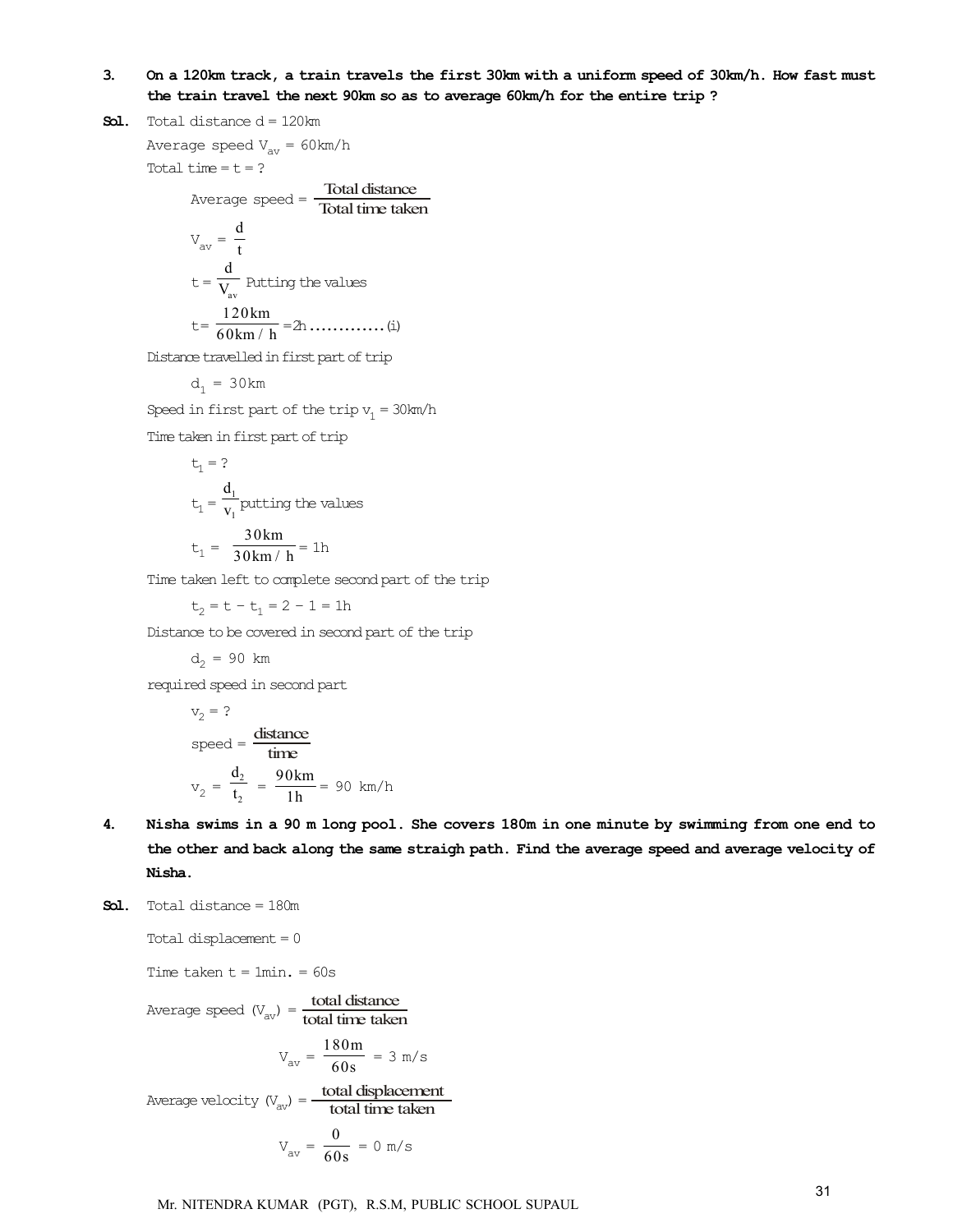#### 5. A bus decreases its speed from 80 km/h to 60 km/h is 5 second. Find the acceleration of the bus.

**Sol.** 
$$
u = 80 \text{ km/h} = 80 \times \frac{5}{18} = 22.22 \text{ m/s}
$$
  
 $v = 60 \text{ km/h} = 60 \times \frac{5}{18} = 16.67 \text{ m/s}$ 

time  $t = 5s$ 

Acceleration (a) = 
$$
\frac{v - u}{t}
$$
  

$$
a = \frac{(16.67 - 22.22) \text{m/s}}{5s} = -1.11 \text{ m/s}^2
$$

6. A train starting from a railway station and moving with uniform acceleration, attains a speed 40 km/h in 10 minutes. Find its acceleration.

Sol. 
$$
u = 0
$$
 (starting from rest)

\n $v = 40 \, \text{km/h} = 40 \times \frac{5}{18} = 11.11 \, \text{m/s}$ 

\ntime  $t = 10 \, \text{minutes} = 600 \, \text{s}$ 

\nAcceleration (a)  $= \frac{v - u}{t}$ 

\n $a = \frac{11.11 \, \text{m/s}}{600 \, \text{s}} = 0.0185 \, \text{m/s}^2$ 

7. A bus between Kota to Jaipur passed the 100 km, 160 km and 220 km points at 10.30 am, 11.30 am and 1.30 pm. Find the average speed of the bus during each of the following intervals :

#### (a) 10.30 am to 11.30 am, (b) 11.30 am to 1.30 pm and (c) 10.30 am to 1.30 pm.

**Sol.**  $\theta$  The distance covered between 10.30 am and 11.30 am is 160 km - 100 km = 60 km. The time interval is 1 hour. The average speed during this interval is –

$$
v_1 = \frac{60 \text{ km}}{1 \text{ h}} = 60 \text{ km/h}
$$

(b) The distance covered between 11.30 am and 1.30 pm is 220 km –  $160 = 60$  km. The time interval is 2 hours. The average speed during this interval is –

$$
v_2 = \frac{60 \text{ km}}{2 \text{ h}} = 30 \text{ km/h}
$$

 $\phi$  The distance covered between 10.30 am and 1.30 pm is 220 km - 100 km = 120 km. The time interval is 3 hours. The average speed during this interval is –

$$
v_3 = \frac{120 \, \text{km}}{3 \, \text{h}} = 40 \, \text{km/h}
$$

8. The average speed of a bicycle, an athlete and car are 18 km/h, 7 m/s and 2 km/min. respectively. Which of the three is the fastest and which is the slowest ?

**Sol.** 
$$
18 \text{ km/h} = \frac{18 \text{ km}}{1 \text{ h}} = \frac{18000 \text{ m}}{3600 \text{ s}} = 5 \text{ m/s}
$$

$$
2 \text{ km/min} = \frac{2 \text{ km}}{1 \text{ min.}} = \frac{2000 \text{ m}}{60 \text{s}} = 33.3 \text{ m/s}
$$

Thus the average speeds of the bicycle, the athlete and the car are 5 m/s, 7 m/s and 33.3 m/s respectively. So the car is the fastest and the bicycle is the slowest.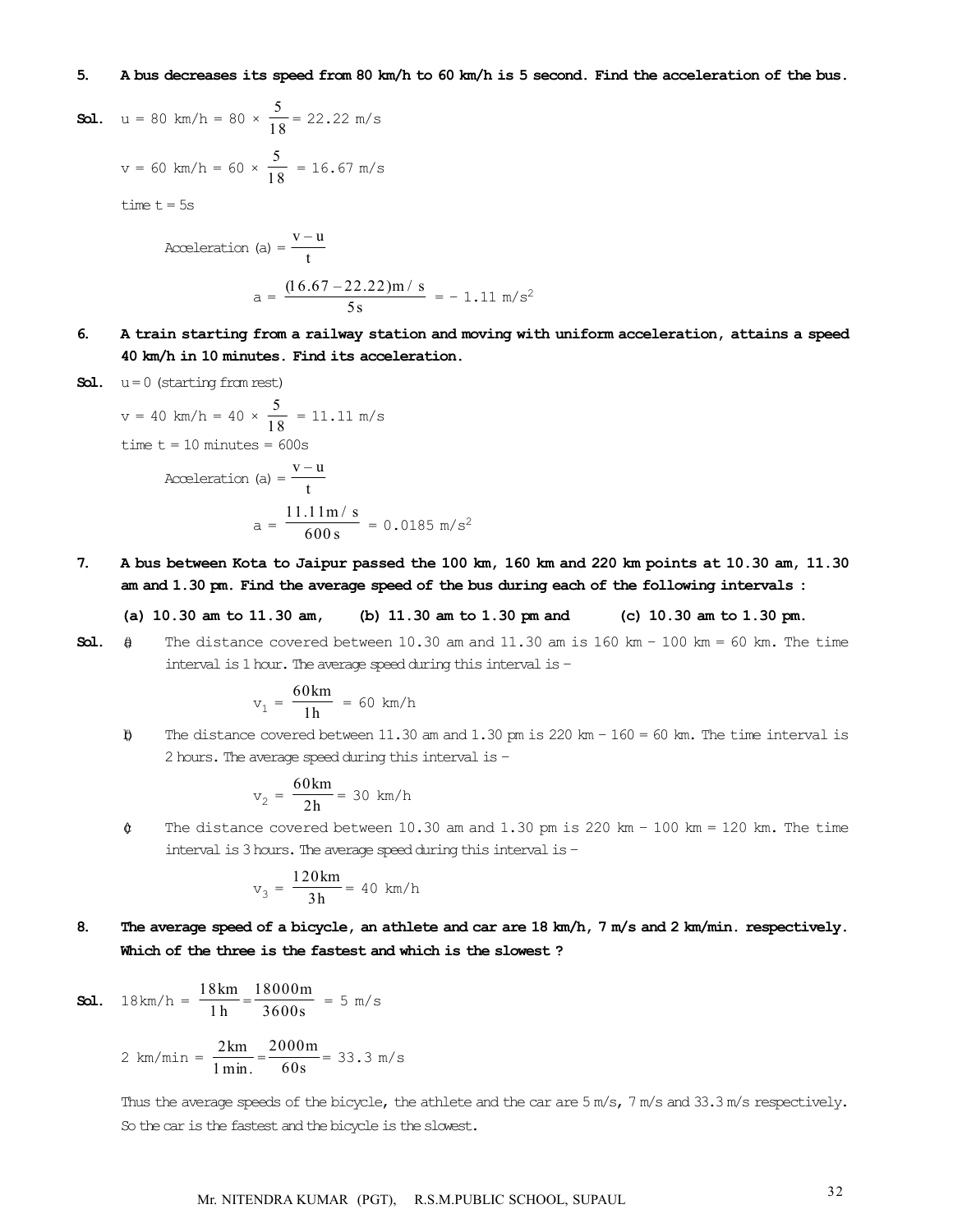# 9. An object is sliding down on inclined plane. The velocity changes at a constant rate from 10 cm/ s to 15 cm/s in 2 seconds. What is its acceleration?

**Sol.** The situation is shown in figure. Let us take BA as the positive direction. The velocity at  $t = 0$  is  $u = +10$  cm/ s and that at  $t = 25$  is  $v = +15$  cm/s.



The acceleration is positive, which means it is in the direction BA.

10. Figure shows distance-time graph of two objects A and B which object is moving with greater speed when both are moving?



- Sol. The line for object B makes a longer angle with the time-axis. Its slope is longer than the slope of the line for object A. Thus, the speed of B is greater than that of A.
- 11. Figure represents the speed time graph for a particle. Find the distance covered by the particle between  $t = 10$  min. and  $t = 30$  min.



Sol. We draw perpendicular lines from the 10-minute point and the 30-minute point to the time-axis (fig.) The distance covered is equal to the area of the rectangle ABCD its value is

A B C D= (30 min.–10 min.) × (10 km/h)

$$
= 20 \text{ min.} \times 10 \text{ km/h}
$$

$$
= \frac{20}{60} \text{ h} \times 10 \text{ km/h} = \frac{10}{3} \text{ km}.
$$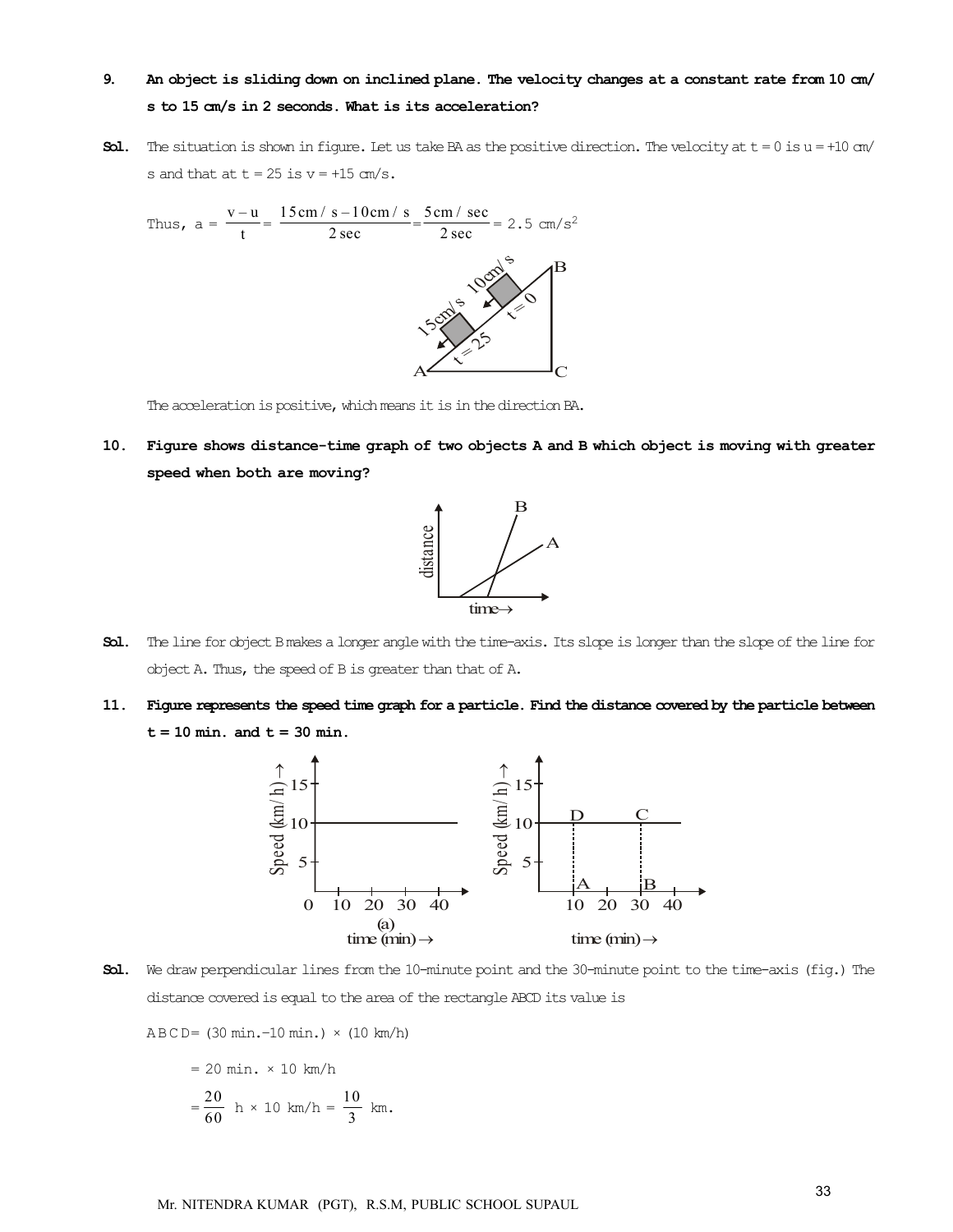12. Find the distance coverd by a particle during the time interval  $t = 0$  to  $t = 20$  s for which the speedtime graph is shown in figure.



Sol. The distance covered in the time interval 0 to 20 s. is equal to the area of the shaded triangle. It is

$$
\frac{1}{2} \times \text{base} \times \text{height.}
$$
  
= 
$$
\frac{1}{2} \times (20 \text{ s}) \times (20 \text{ m/s}) = 200 \text{ m.}
$$

13. Figure shows the velocity-time graphs for two objects, A and B, moving along the same direction. Which object has greater acceleration ?



- Sol. The slope of the velocity-time graph of B is greater than that for A, Thus, the acceleration of B is greater than that of A.
- 14. A particle moves through a distance of 3 m due east and then 4m due north.
	- (a) How much is the net distance traversed ? (b) What is the magnitude of the net displacement?
- Sol. The situation shown in figure. The particle starts from 0. It moves through a distance of 3m due east to reach A and then through a distance of 4m due north to reach B.



- $\theta$  The total distance moved is  $3m + 4m = 7 m$ ,
- (b) The magnitude of the net displacement is OB. In the right–angled triangle OAB,

 $OB^2$  =  $OA^2$  +  $AB^2$  =  $(3m)^2$  +  $(4m)^2$  =  $9m^2$  +  $16m^2$  =  $25m^2$  OR  $OB = 5 m$ ,

<sup>34</sup> Mr. NITENDRA KUMAR (PGT), R.S.M.PUBLIC SCHOOL, SUPAUL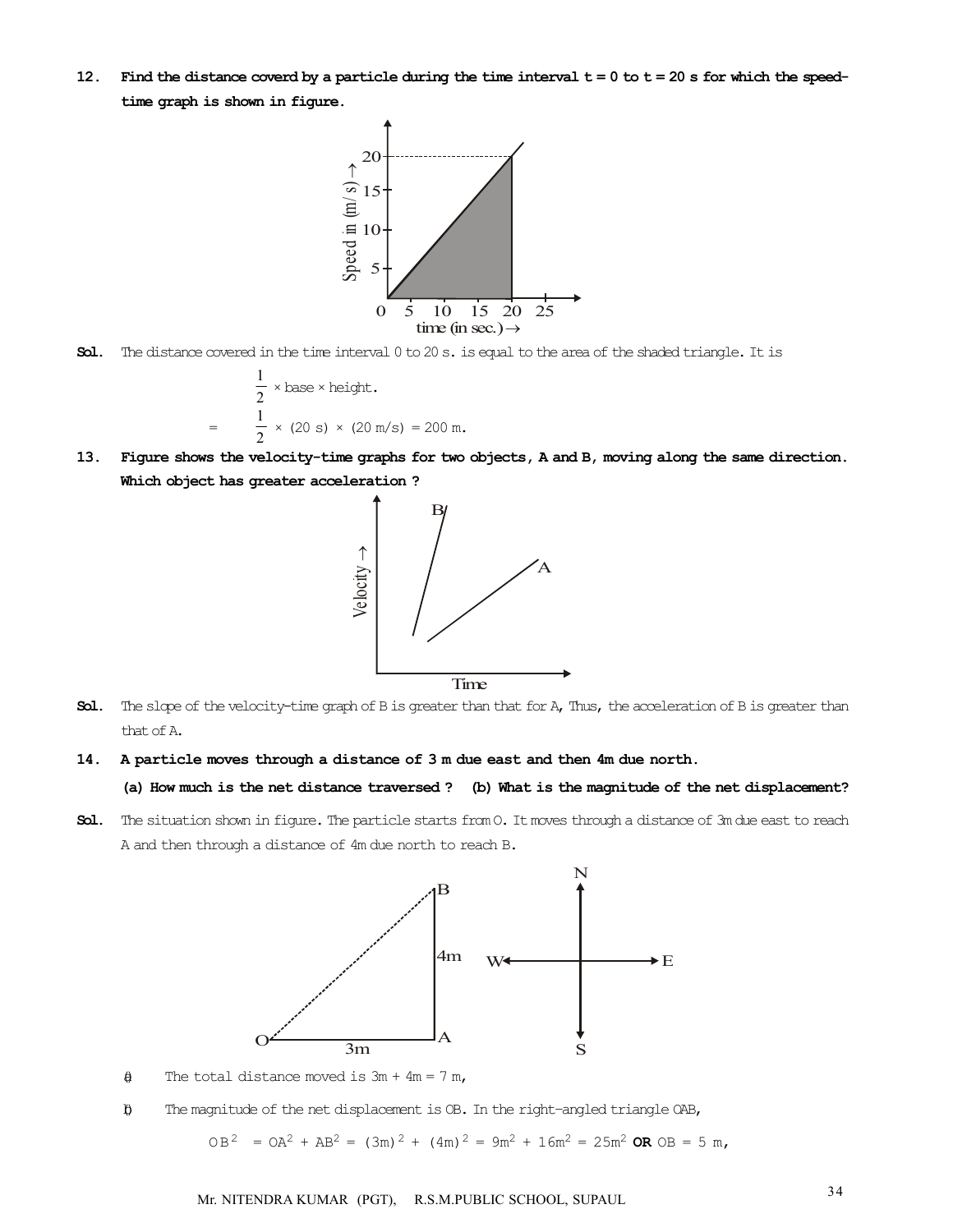#### 15. A car moves 30 km. in 30 min. and the next 30 km. in 40 min. calculate the average speed for the entire journey.

**Sol.** Given, the total time taken is  $30 \text{ min.} + 40 \text{ min.} = 70 \text{ min.}$  and the total distance traversed is  $-$ 

 $30 \text{ km} + 30 \text{ km} = 60 \text{ km}$ . The average speed is

$$
v_{av} = \frac{60 \text{ km}}{70 \text{ min}} = \frac{60 \text{ km}}{(70/60)h} = \frac{3600}{70}
$$
 km/hr = 51.4 km/h

16. A boy runs for 10 min. at a uniform speed of 9 km/h. At what speed should he run for the next 20 min. So that the average speed comes to 12 km/h?

**Sol.** Total time =  $10 \text{ min} + 20 \text{ min} = 30 \text{ min}$ .

The average speed is  $12 \text{km/h}$ . using  $s = vt$ , the distance covered in 30 min is

$$
12 \text{ km/h} \times 30 \text{min} = \frac{12 \text{ km}}{\text{h}} \times \frac{1}{2} \text{h} = 6 \text{ km}
$$

The distance covered in the first 10 min is –

9 km/h × 10 min. = 
$$
\frac{9 \text{ km}}{h} \times \frac{1}{6}h = 1.5 \text{ km}
$$

Thus, he has to cover  $6 \text{ km} - 1.5 \text{ km} = 4.5 \text{ km}$ . in the next 20 min. The speed required is

$$
\frac{4.5 \text{ km}}{20 \text{ min}} = \frac{4.5 \text{ km}}{(20/60) \text{h}} = 13.5 \text{ km/h}
$$

- 17. A particle was at rest from 9:00 am to 9:30 am. It moved at a uniform speed of 10 km/h from 9:30 am to 10:00 am. Find the average speed between (a) 9:00 am and 10:00 am (b) 9:15 am and 10:00 am
- Sol. (a) The distance moved by the particle between 9:30 am and 10:00 am is

$$
s = vt = \frac{10 \text{ km}}{h} \times \frac{1}{2}h = 5 \text{ km}.
$$

This is also the distance moved between 9:00 am and 10:00 am. Thus, the average speed during this interval is

$$
v_{av} = \frac{s}{t} = \frac{5 \text{ km}}{1 \text{ h}} = 5 \text{ km/h}
$$

(b) The distance moved between 9:30 am and 10:00 am is 5km. This is also the distance moved in the interval 9:15 am to 10:00 am. The average speed during this interval is –

$$
v_{av} = \frac{s}{t} = \frac{5 \text{ km}}{45 \text{ min}} = \frac{5 \times 60}{45} \text{ km/h} \approx 6.67 \text{ km/h}.
$$

- 18. A boy is running on a straight road. He runs 500 m towards north in 2.10 minutes and then turns back and runs 200 m in 1.00 minute. Calculate :-
	- (a) His average speed and magnitude of average velocity during first 2.10 minutes, and
	- (b) His average speed and magnitude of average velocity during the whole journey.

**Sol.**  $\theta$  Total distance = 500 m

Total time  $= 2.10$  minutes  $= 130$  s

Magnitude of displacement = 500 m

Average speed = 
$$
\frac{\text{Dis tance}}{\text{Time}} = \frac{500 \text{m}}{130 \text{s}} = 3.85 \text{ ms}^{-1}
$$

Magnitude of average velocity =  $\frac{\text{Magnitude of displacement}}{\text{Time}} = \frac{500 \text{m}}{130 \text{s}} = 3.85 \text{ ms}^{-1}$